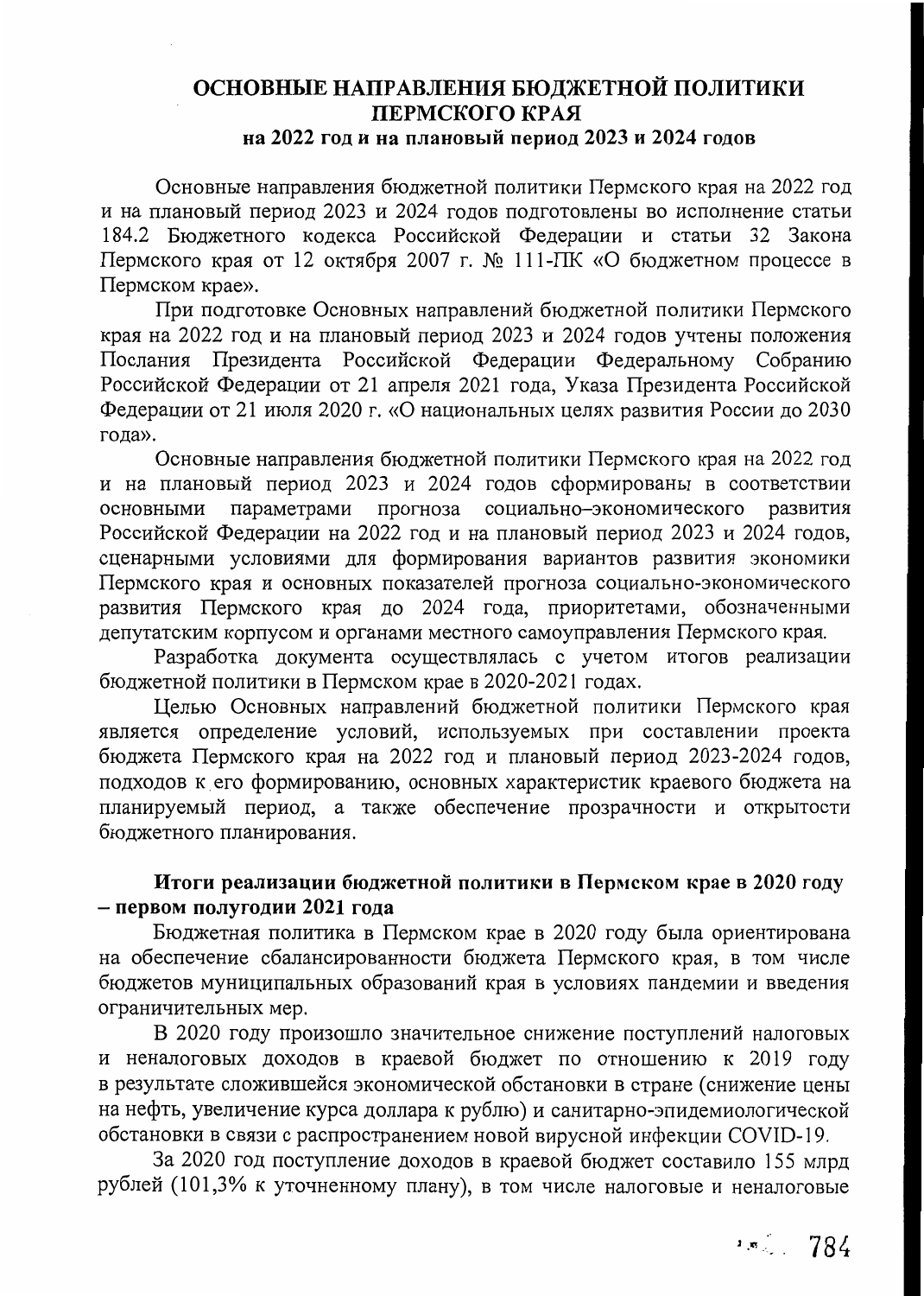доходы поступили в объеме 100,9 млрд рублей при плане 126,5 млрд рублей, что меньше уровня 2019 года на 19,5%. Выпадающие доходы по итогам исполнения бюджета Пермского края за 2020 год составили 25,8 млрд рублей.

В целях компенсации снижения поступлений налоговых и неналоговых доходов и обеспечения устойчивости бюджетов субъектов Российской Федерации из федерального бюджета были предоставлены дополнительные объемы финансовой помощи ряду субъектов Российской Федерации - в том числе Пермскому краю в виде дотации на сбалансированность бюджета выделено 11,8 млрд рублей. Таким образом, 46% выпадающих доходов компенсировано из федерального бюджета.

Основная доля поступлений налоговых и неналоговых доходов в 2020 году в бюджет края обеспечена поступлениями от следующих видов доходов: налога на прибыль организаций 35,5%, налога на доходы физических лиц -33,5%, налога на имущество - 10,3%.

Краевой бюджет по расходам за 2020 год исполнен в сумме 175,1 млрд рублей, или на 89,5%, к уточненному плану.

Несмотря на сокращение доходов регионального бюджета, в соответствии обращением Президента Российской Федерации необходимости  $\mathbf{O}$ финансирования запланированных государственных программ **BCCX** и контрактов в полном объеме с целью поддержки экономики регионов в условиях коронавирусной инфекции, сокращение расходов бюджета в 2020 году не производилось. Кроме того, возникли дополнительные расходы, связанные с пандемией и введением ограничительных мер (расходы краевого бюджета, связанные с распространением COVID-19 в 2020 году составили порядка 4 млрд рублей).

Проведена работа по оптимизации расходов бюджета Пермского края:

сдвинуты сроки реализации по отдельным инвестиционным проектам;

приостановлены расходы, связанные проведением массовых  $\mathbf c$ мероприятий, либо сроки их реализации перенесены на более поздний период;

уменьшены материальные расходы содержание работников на в государственных органах Пермского края в 2020 году на 10%.

Пермский край участвует во всех национальных проектах, на реализацию которых в бюджете края на 2020 год было предусмотрено 16,7 млрд рублей, в том числе из федерального бюджета порядка 14,3 млрд рублей. Освоено в 2020 году 15,6 млрд рублей. Неиспользованные в 2020 году средства на реализацию национальных проектов сохранили свое целевое назначение и направлены в 2021 году на те же цели, в том числе и средства федерального бюджета.

Принимаются все необходимые меры для реализации «майских» указов Президента Российской Федерации в части повышения заработной платы отдельным категориям работников бюджетной сферы.

Средняя заработная плата работников бюджетной сферы Пермского края за 2020 год составила 35 178 рублей, что на 7,0% выше показателя за 2019 год (32 883 рубля).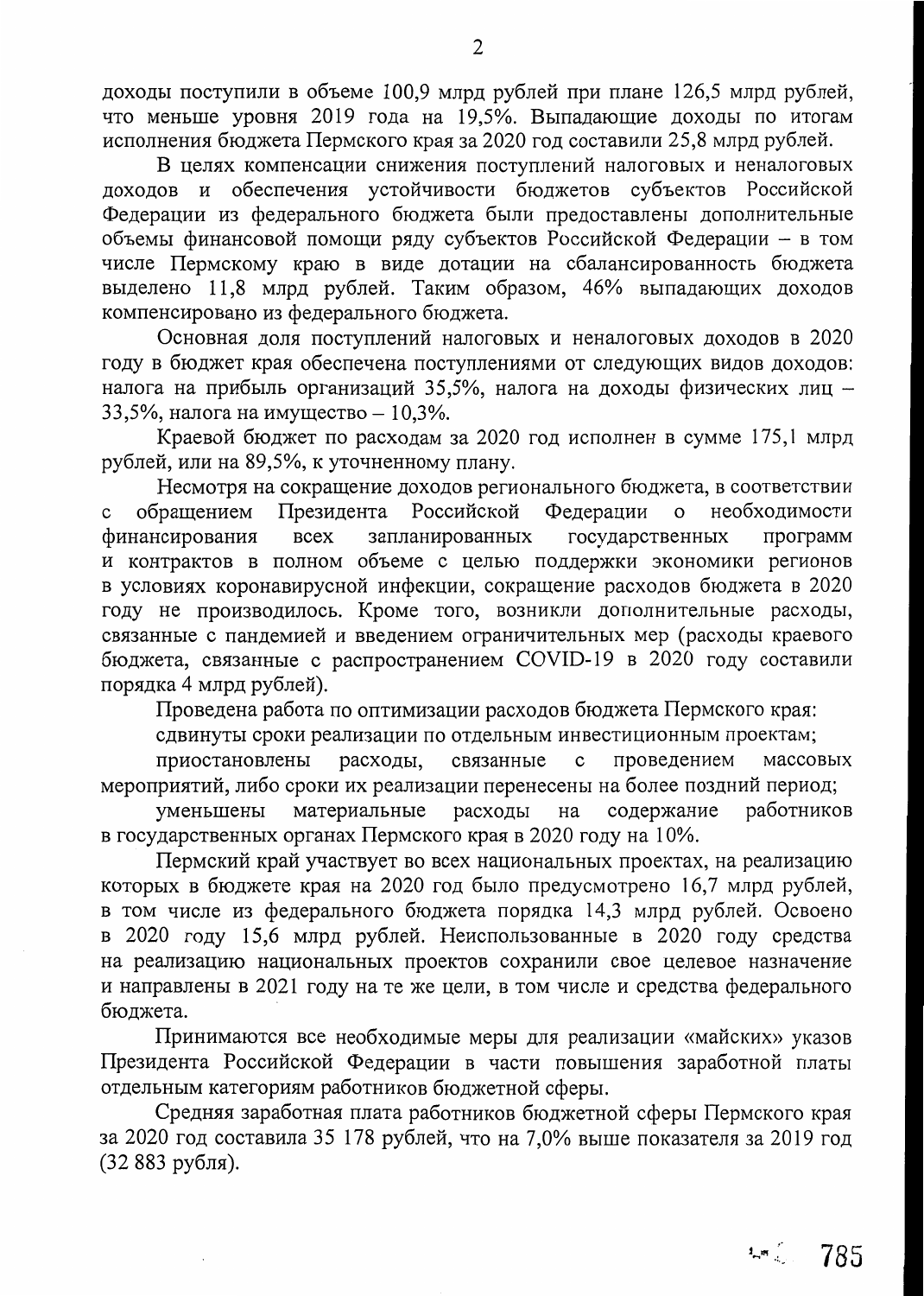Региональная бюджетная политика в части межбюджетных отношений в 2020 году была направлена в первую очередь на поддержку местных бюджетов в условиях нестабильной экономической ситуации. Распространение новой коронавирусной инфекции (COVID-19) и ввод ограничительных мер по осуществлению деятельности малого и среднего предпринимательства отрицательно сказались на росте налоговых и неналоговых доходов как краевого, так и местных бюджетов.

местных бюджетов, результатам оперативного мониторинга По проведенного в течение 2020 года, принято решение о переносе с 2021 года на 2020 год дотации на компенсацию выпадающих доходов в случае отмены ЕНВД в сумме 2 млрд рублей в целях обеспечения сбалансированности местных бюджетов, а также о реструктуризации ранее выданных бюджетных кредитов.

В результате принятых мер на краевом уровне только у 9 из 46 муниципалитетов по итогам 2020 года сложились выпадающие доходы. Общий объем выпадающих доходов муниципальных образований составил 1,8 млрд рублей, из которых 1,7 млрд. рублей в г. Перми. Семь из девяти собственными муниципалитетов обеспечили выпадающие доходы источниками. Бюджетам г. Перми и г. Добрянке в 2020 году из бюджета Пермского края были предоставлены бюджетные кредиты в сумме 1,4 млрд рублей и 43,3 млн рублей соответственно под минимальную процентную ставку 0,1% годовых.

Бюджет Пермского края за 2020 год исполнен с дефицитом в сумме 20,1 млрд рублей (19,9% от объема налоговых и неналоговых доходов бюджета), источниками финансирования которого выступили привлеченные в 2020 году кредиты кредитных организаций и бюджетные кредиты.

По состоянию на 1 января 2021 года объем государственного долга Пермского края составил 40,9 млрд рублей (40,6% от налоговых и неналоговых доходов бюджета), что превысило объем долга на 1 января 2020 года на 22,9 млрд рублей. В структуре долга 26 млрд рублей (более 63,0 %) – задолженность по кредитам кредитных организаций, 14,9 млрд рублей - задолженность перед федеральным бюджетом.

По уровню долговой нагрузки по итогам 2020 года Пермский край занимал 5 место среди субъектов ПФО, в рейтинге субъектов в целом по стране  $-36$  Mecto.

За первое полугодие 2021 года поступление доходов в краевой бюджет составило 88,3 млрд рублей (55,5% к годовому плану), в том числе налоговые и неналоговые доходы - 70,9 млрд рублей. Исполнение за шесть месяцев 2021 года по налоговым и неналоговым доходам составило 59,4% от годовых назначений и 152,9% к аналогичному периоду 2020 года. Прирост поступлений налоговых и неналоговых доходов обеспечен поступлением налога на прибыль.

Поступления по налогу на прибыль за шесть месяцев текущего года составили 36,3 млрд рублей, что в два раза превышает объем поступлений за аналогичный период 2020 года.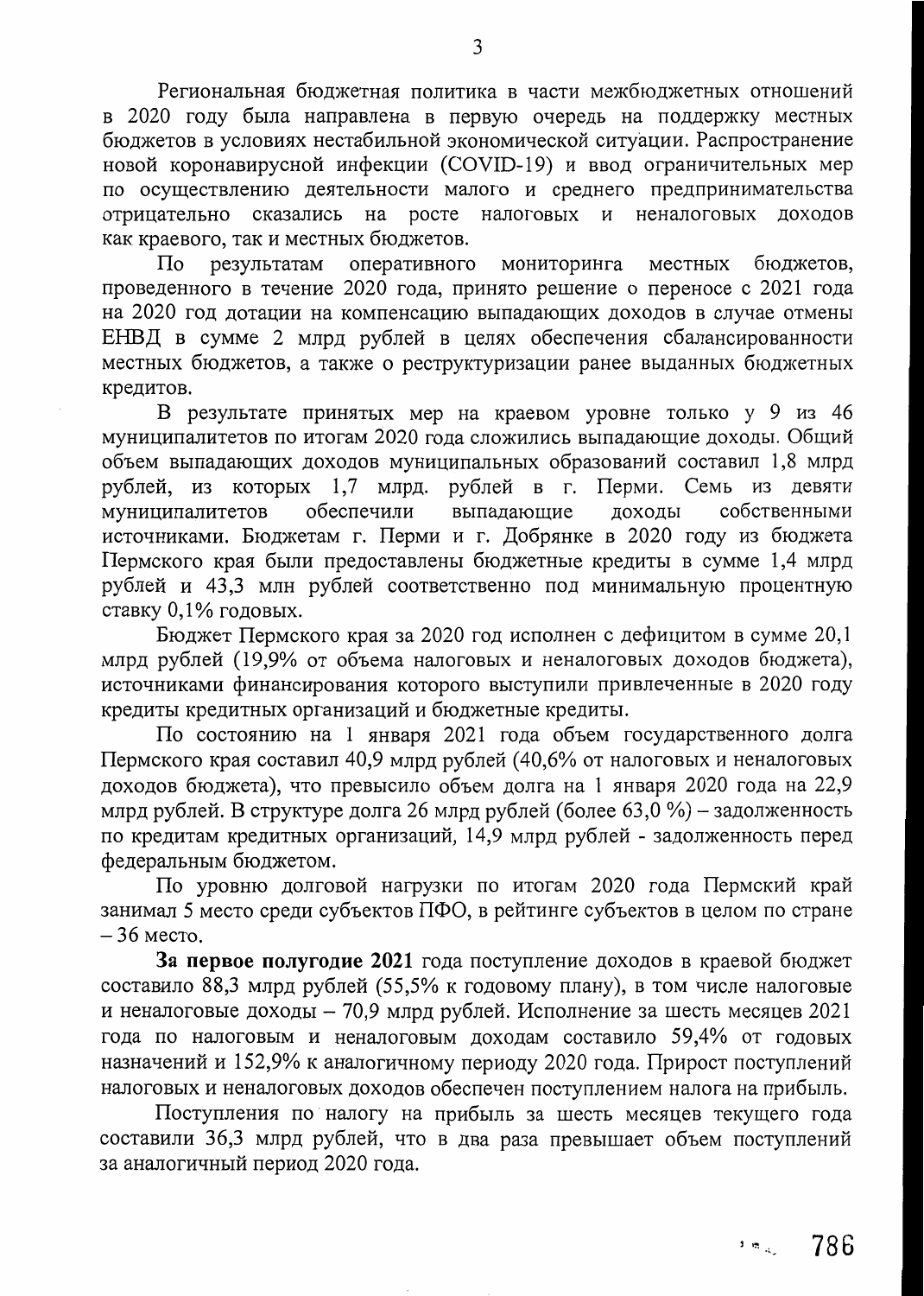Основным фактором положительной динамики поступления по налогу прибыль организаций является увеличение финансового результата на итогам 2020 первого полугодия 2021  $\Pi$ O года  $\mathbf{M}$ года  $\overline{a}$ ряду причине основной налогоплательщиков  $\overline{10}$ роста прибыли **OT** и внереализационной деятельности.

Наибольший **poct** поступлений отмечается  $\overline{10}$ организациям обрабатывающих отраслей (в 2,6 раза, в том числе по отрасли «производство химических веществ и химических продуктов» в 4,5 раза в связи с ростом цен на основную продукцию, снижением внереализационных расходов), по отрасли «добыча полезных ископаемых» (в 2,9 раза в связи с увеличением объемов добычи нефти и ростом цены марки "Urals"), по строительной отрасли (в 2,2 раза в связи со сдачей объектов строительства).

Исполнение доходной части бюджета в первом полугодии текущего года свидетельствует о постепенном восстановлении экономики в Пермского края.

По итогам шести месяцев 2021 года краевой бюджет исполнен с профицитом в размере 14,8 млрд рублей.

По ожидаемой оценке в 2021 году налоговые и неналоговые доходы поступят в бюджет Пермского края в объеме порядка 131 млрд рублей.

За 2021 год дефицит бюджета Пермского края по ожидаемой оценке составит порядка 5,7 млрд рублей, который полностью обеспечен остатками собственных средств бюджета Пермского края, сложившимися на едином счете бюджета Пермского края на 1 января 2021 года.

B текущем периоде проведена работа объема  $\overline{10}$ снижению государственного долга. Объем государственного долга Пермского края составил на 1 июля 2021 года 14,9 млрд рублей - это долг перед федеральным бюджетом. Задолженность перед кредитными организациями погашена в первом полугодии за счет остатков средств на едином счете бюджета, аккумулируемых в течение финансового года в связи с кассовым разрывом между поступлением доходов в бюджет и расходованием бюджетных ассигнований главными распорядителями бюджетных средств Пермского края, а также остатков на счетах государственных учреждений, являющихся источником пополнения ликвидности на едином счете бюджета Пермского края.

Объем государственного долга по ожидаемой оценке исполнения бюджета за 2021 год составит порядка 36 млрд рублей или 27,8% от объема налоговых и неналоговых доходов бюджета края. Сокращение объема государственного долга по сравнению с объемом на 1 января 2021 года составит порядка 4 млрд рублей.

По итогам первого полугодия 2021 года средняя заработная плата работников бюджетной сферы края составила 36 169 рублей - увеличилась по сравнению с 2020 годом на 991 рубль (+2,8%). По отношению к аналогичному периоду прошлого года данный показатель увеличился на 2 511 рублей (+7,5%).

увеличение размеров Предусмотрено тарифных ставок, окладов (должностных) окладов работников государственных учреждений, работников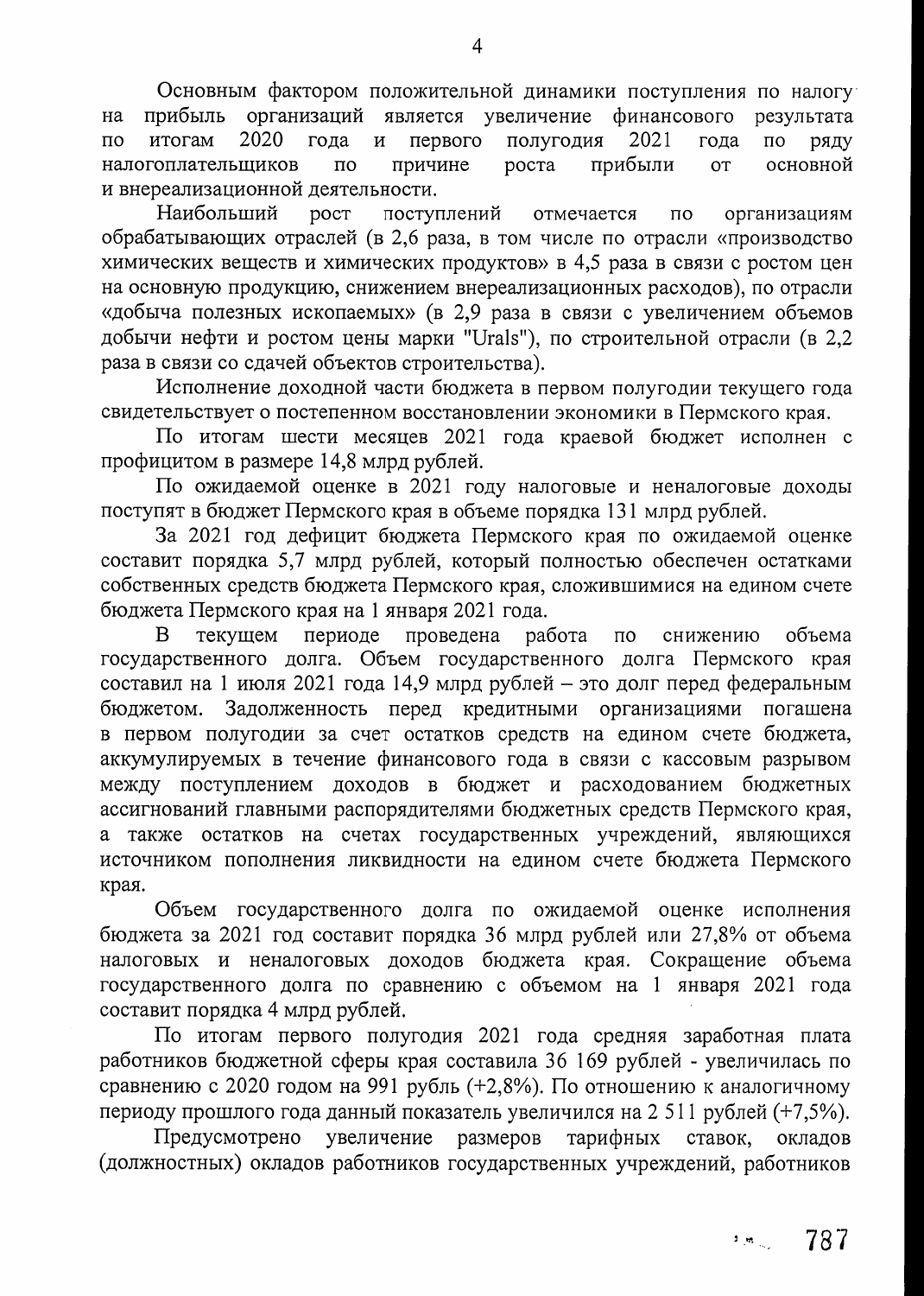муниципальных учреждений, финансируемых за счет субвенций из бюджета Пермского края, с 1 октября 2021 года на 4,2%.

В связи с уточнением показателей прогноза социально-экономического развития Пермского края в течение 2021 года на краевом уровне принято решение о предоставлении местным бюджетам дотации на сбалансированность в сумме 300,0 млн. рублей. Дотация на сбалансированность предусмотрена бюджетной обеспеченности выравнивания дополнительного целях муниципальных образований.

#### Цели и задачи бюджетной политики на 2022-2024 годы

Бюджетная политика Пермского края на 2022 год и на плановый период 2023 и 2024 годов направлена на реализацию поставленных Президентом России национальных целей развития.

Приоритеты, определенные Президентом Российской Федерации, легли в основу направлений развития Пермского края, реализованных посредством 14 региональных государственных программ.

Формирование бюджета Пермского края на очередной плановый период осуществлено в соответствии со следующими основными принципами:

устойчивость бюджета  $\frac{1}{2}$ обеспечение действующих расходных обязательств Пермского края;

сохранение социальной направленности бюджета - безусловное выполнение обязательств по социальной помощи и поддержке, социальному обслуживанию отдельных категорий граждан Пермского края, обеспечение реализации указов Президента Российской Федерации от 7 мая 2012 года о повышении оплаты труда работников бюджетной сферы Пермского края;

обеспечение реализации социально значимых инвестиционных проектов, проектов, направленных на повышение качества социальной и дорожной инфраструктуры;

повышение эффективности оказания государственных услуг;

сбалансированность бюджета - планирование дефицита бюджета и государственного долга Пермского края в размерах, не достигающих значений, установленных бюджетным законодательством предельных Российской Федерации;

открытости повышение прозрачности бюджетного  $\,$  M процесса, повышение финансовой грамотности населения.

Проект бюджета составлен на основе прогноза социальноэкономического развития. Инфляция в регионе (среднегодовой индекс потребительских цен) учтена в проекте в размере 4% ежегодно (к предыдущему периоду).

Бюджет Пермского края на 2022-2024 годы сформирован с дефицитом, не превышающим 10% объема налоговых и неналоговых доходов бюджета. На 2022 год дефицит составляет 15,4 млрд рублей (9,3% от объема налоговых и неналоговых доходов, с учетом изменения остатков средств бюджета, предусмотренных в проекте бюджета в составе источников финансирования дефицита бюджета Пермского края), на 2023 год - 14,8 млрд рублей (9,9%), на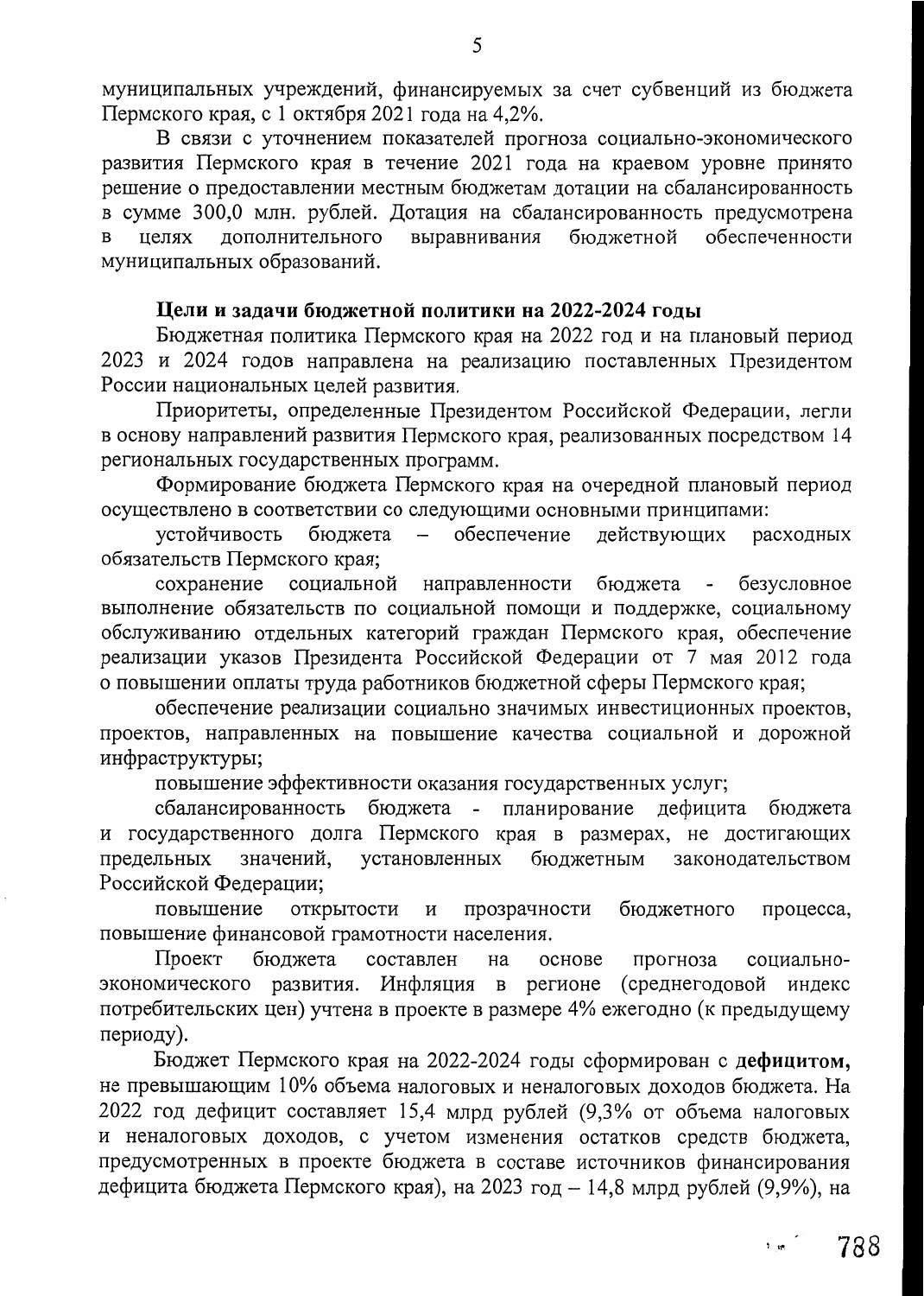2024 год - 4,0 млрд рублей (2,5%). В качестве источников погашения дефицита бюджета предусмотрены кредиты кредитных организаций.

В планируемой трехлетке на период временных кассовых разрывов планируется продолжить привлечение бюджетных кредитов под 0,1% годовых на пополнение остатков на счете бюджета края сроком до 240 дней.

Доходы бюджета Пермского края в 2022 году прогнозируются в размере 147,5 млрд рублей (без учета целевых межбюджетных трансфертов из федерального бюджета), что на 20,6 млрд рублей, или на 16% больше первоначально утвержденного бюджета на 2021 год.

краевого бюджета 2023 году доходы (без учета целевых  $\mathbf{B}$ межбюджетных трансфертов из федерального бюджета) планируются в сумме 154,2 млрд рублей (+4,5% к 2022 году), в 2024 году - 161,0 млрд рублей (+1,3% к 2023 году).

Дотация из федерального бюджета на выравнивание бюджетной обеспеченности в проекте бюджета на 2022 год предусмотрена на уровне 2021 года в связи с отсутствием достоверной информации об объемах безвозмездной финансовой помощи из федерального бюджета на момент формирования проекта бюджета Пермского края - в объеме 2,5 млрд рублей на 2022 год и 3,0 млрд рублей на 2023 год (будет уточнена после внесения федерального бюджета в Государственную Думу Российской Федерации).

Расходы бюджета края на 2022 год (без учета целевых межбюджетных трансфертов из федерального бюджета) составят 163,0 млрд рублей, что на 12,3% больше первоначально утвержденного объема расходов бюджета на 2021 год.

На 2023 год расходы (без учета целевых межбюджетных трансфертов из федерального бюджета) составят 168,9 млрд рублей (рост к 2022 году на 3,7%), на 2024 год - 165,0 млрд рублей (сокращение к 2023 году на 3%).

В рамках формирования бюджета Пермского края на 2022-2024 годы приоритетом при формировании расходов стало сохранение социальной Предусмотрено направленности бюджета. выполнение обязательств по социальной помощи и поддержке, социальному обслуживанию отдельных категорий граждан Пермского края, обеспечение реализации указов Президента Российской Федерации от 7 мая 2012 года о повышении оплаты труда работников бюджетной сферы Пермского края.

Проектом бюджета предусмотрена индексация мер социальной поддержки населения и стипендий на 4%.

Платеж в ФОМС за неработающее население Пермского края сформирован исходя из тарифа страхового взноса на обязательное медицинское страхование населения, установленного Федеральным законом от 31 ноября 2011 № 354-ФЗ, с учетом актуальных (увеличенных) коэффициентов удорожания стоимости медицинских услуг и увеличения численности неработающего населения на 19,6 тыс. человек (платеж 2022 года составляет 13580,6 млн. рублей, увеличился по сравнению с первоначально утвержденным бюджетом 2021 года на 662,3 млн. рублей (5,1%).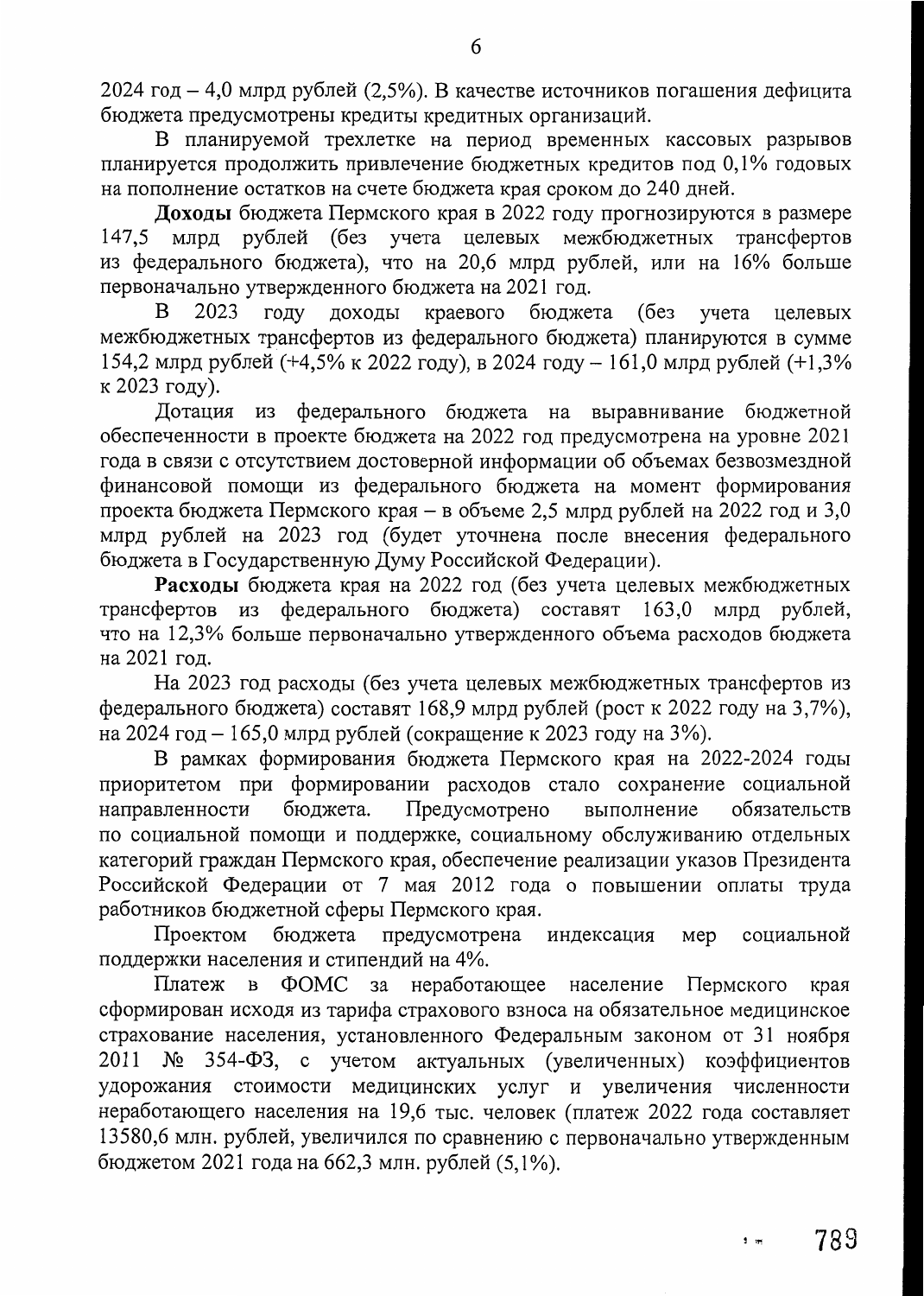Фонд оплаты труда отдельных категорий работников бюджетной сферы, определенных указами Президента Российской Федерации от 07 мая 2012 года № 597, от 1 июня 2012 года № 761, от 28 декабря 2012 года № 1688, обеспечен исходя из темпов роста среднемесячной начисленной заработной платы наемных работников в организациях, у индивидуальных предпринимателей и физических лиц с учетом дополнительной потребности на планируемый период. Фонд оплаты труда работников бюджетной сферы, на которых Президента Российской не распространяется действие данных указов Федерации, увеличен с 1 октября 2022 года на 4%.

Запланирована индексация материальных затрат по расходам на содержание государственных учреждений, на содержание работников в органах государственной власти Пермского края в размере 4%.

Предусмотрена индексация размеров окладов денежного содержания лиц, замещающих государственные должности Пермского края, государственных Пермского работников, замещающих служащих края, должности, не являющиеся должностями государственной службы Пермского края, с 1 октября 2022 года на 4%.

объем расходов увеличен B целом текущих отношению по к первоначально утвержденному объему текущих расходов 2021 года на 8,8%.

Предусмотрен опережающий рост бюджета развития Пермского края на 2022 год над ростом расходов бюджета в целом. В бюджете края на 2022-2024 годы расходы бюджета развития в 2022 году составляют 42,8 млрд рублей (26,3% общего объема расходов без учета расходов, производимых за счет целевых межбюджетных трансфертов из федерального бюджета). По отношению к первоначально утвержденному объему расходов 2021 года расходы бюджета развития выросли в 2022 году на 21,8%.

Расходы, относимые к бюджету развития, на 2023 год планируются в объеме 42,0 млрд рублей, на 2024 год - 33,1 млрд рублей.

С целью повышения качества и доступности оказания медицинских услуг, повышения привлекательности Пермского края при посещениях театрально-концертных, культурно-досуговых мероприятий, увеличения туристического потока, развития инфраструктуры для занятий спортом, образования продолжится реализация адресной повышения качества инвестиционной программы Пермского края.

При этом объем бюджетных инвестиций на 2022 год в 1,9 раза превысит объем 2021 года, в целом в предстоящий трехлетний период он составит более 30,0 млрд рублей, при этом значительные средства - 13,0 млрд рублей направляются на строительство объектов культуры, 9,2 млрд рублей на объекты здравоохранения, 4,8 млрд рублей - на объекты образования. Всего в программу на период 2022-2024 годы включено 63 объекта, из них планируется к вводу в 2022 году - 23 объекта, в 2023 году - 24 объекта, в 2024 году. - 22 объекта.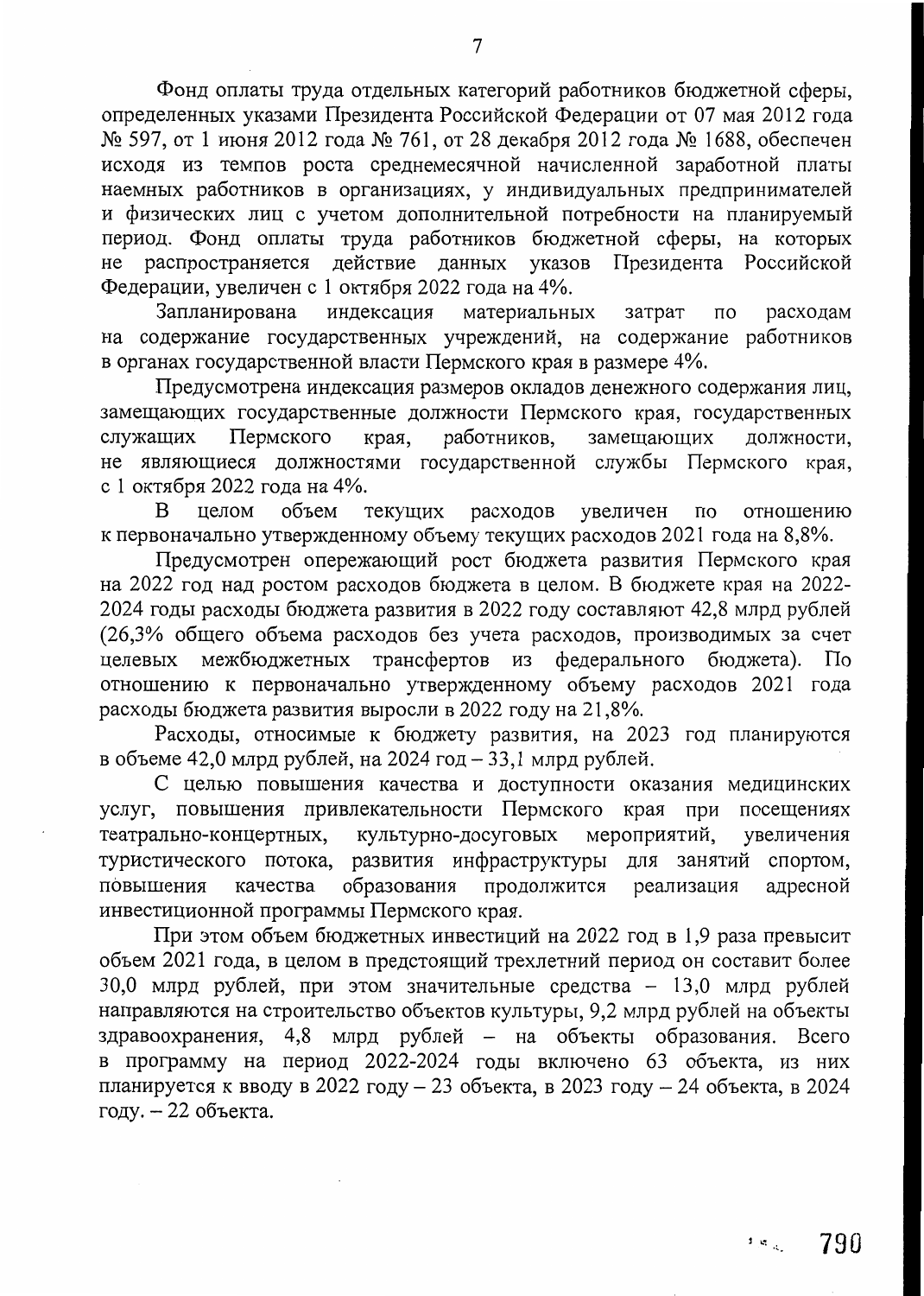#### Здравоохранение

Главная цель системы здравоохранения - сохранение и укрепление здоровья жителей Пермского края на основе формирования здорового образа жизни, повышение доступности и качества медицинской помощи, усиление первичной профилактики и увеличение раннего выявления заболеваний.

Одним из основных приоритетов в здравоохранении края остается повышение качества и доступности медицинской помощи в амбулаторнополиклиническом звене.

Путем изменения организационной формы работы участковой службы большинство поликлиник на сегодня добились снижения времени ожидания приема врача участкового. Основными задачами на планируемый период являются удержание достигнутых результатов по участковым, разработка и внедрение мероприятий по повышению доступности узких специалистов.

В целях снижения смертности и повышения качества и доступности медицинской помощи предусмотрена реализация мероприятий по следующим направлениям:

бизнес-процессов: перераспределение изменение внутри части непрофильной работы узких специалистов на фельдшеров (например, в части выдачи справок), частично на врачей общей практики, участковых терапевтов;

привлечение новых узких специалистов: реализация проекта «Краевая ординатура» по особо востребованным специальностям (травматолог-ортопед, психиатр, онколог, ревматолог, детский фтизиатр, хирург, детский эндокринолог). Для решения кадрового дефицита бюджетом обеспечен как целевой набор обучающихся в образовательных организациях высшего образования по программам специалитета, среднего интернатуры  $\overline{M}$ ординатуры, так и дополнительное стимулирование и закрепление  $\, {\bf N}$ специалистов на местах;

привлечение узких специалистов по программе «Земский доктор». Кроме того, начиная с 2022 года планируется предоставление дополнительных врачам и фельдшерам, единовременных выплат трудоустроившимся в государственные медицинские учреждения, расположенные в муниципальных Пермского края, имеющие образованиях самые низкие показатели по обеспеченности врачами и средними медицинскими работниками, а также компенсации аренды жилья (до  $10$ предоставление TЫC. рублей) для медицинских сестер и фельдшеров, трудоустроившихся в государственные медицинские учреждения, расположенные в г. Перми.

В рамках реализации проектов «Борьба с сердечно-сосудистыми заболеваниями», «Борьба с онкологическими заболеваниями» планируется переоснащение, дооснащение учреждений здравоохранения продолжить медицинским оборудованием.

В 2022 - 2024 годах продолжится реализация проекта по внедрению механизмов контроля качества медицинской помощи по социально-значимым заболеваниям (фтизиатрия, наркология, психиатрия, венерология и т.п.), предусматривающего передачу межбюджетных трансфертов территориальному фонду обязательного медицинского страхования, что позволит обеспечить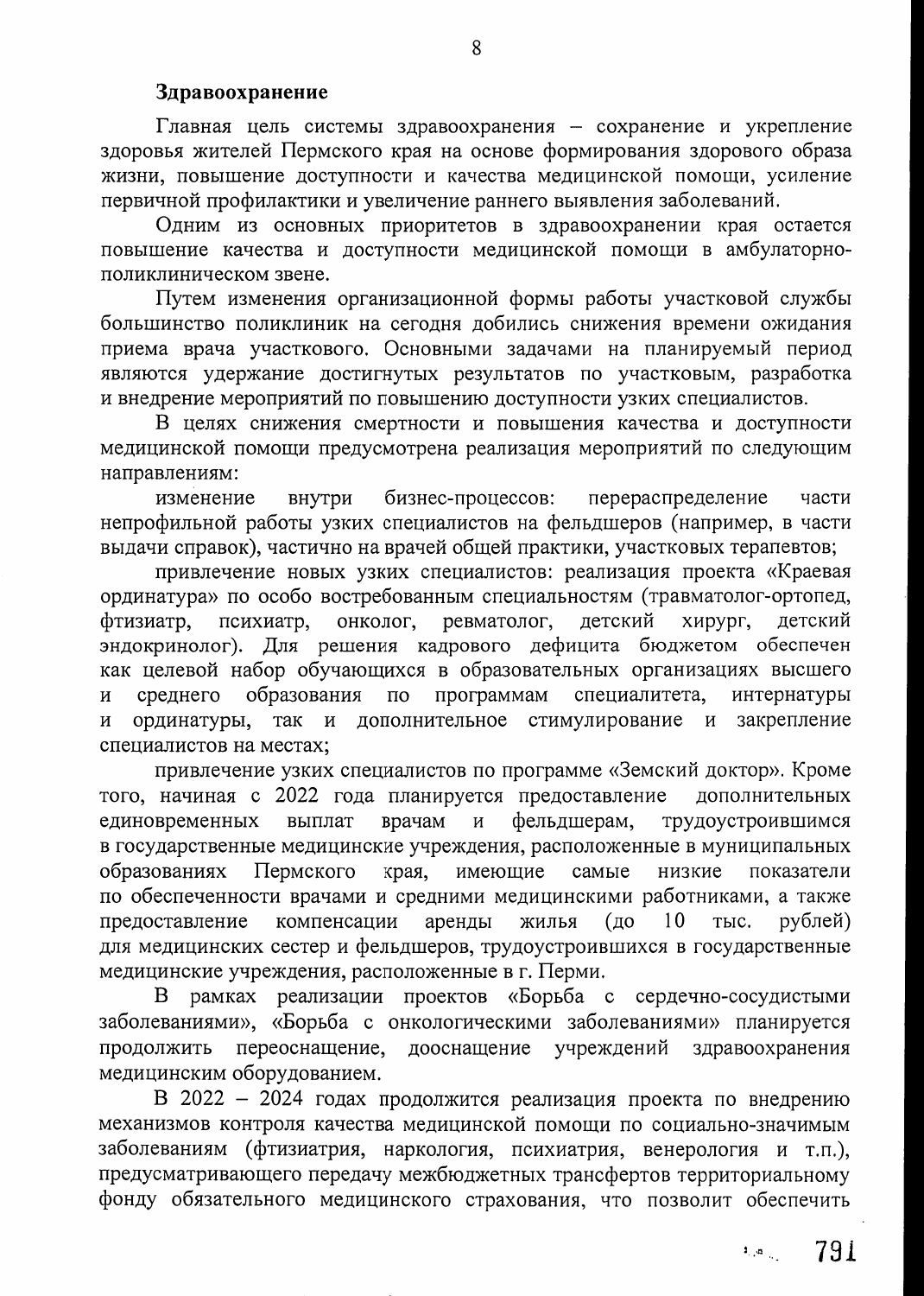применение ориентированных на результат принципов финансирования фактически оказанной медицинской помощи.

С целью совершенствования обеспечения медикаментами региональных льготополучателей дополнительно предусмотрены средства в размере 1 млрд рублей ежегодно, что позволит дополнить перечень жизненно необходимых  $\overline{M}$ важнейших лекарственных препаратов 178 международными непатентованными наименованиями. Кроме того, увеличены расходы  $\overline{10}$ обеспечению лекарственными препаратами больных орфанным заболеваниям, а также расходы на лечение гепатитов В и С в связи с изменением схем лечения.

Значительный объем средств будет направлен развитие на инфраструктуры здравоохранения и укрепление материально технической базы учреждений. Особое внимание будет уделено мероприятиям по проведению капитальных ремонтных работ, связанных с функционированием и развитием учреждений. В 2022-2024 годах планируется ввести в эксплуатацию 18 объектов здравоохранения, в том числе 2 сельских врачебных амбулаторий, 9 поликлиник (диспансеров), 7 больниц (стационаров). Строительство многопрофильного лечебно-поликлинического корпуса с реконструкцией корпусов ГБУЗ ПК «Пермский хирургического и лечебного краевой онкологический планируется диспансер» осуществить рамках  $\overline{B}$ концессионного соглашения.

#### Образование и молодежная политика

Основной целью в рамках реализации направления «Образование и молодежная политика» в среднесрочной перспективе является обеспечение стабильной экономической системы с дальнейшим выходом экономики образования на траекторию более высоких темпов роста, чему, в свою очередь, способствовать реализация будет национальных проектов И ДРУГИХ мероприятий по достижению национальных целей развития образования. Кроме того, к одному из ключевых направлений относится развитие фундаментальных научных исследований эффективного  $\overline{B}$ рамках использования и развития научного потенциала Пермского края.

Понимая всю значимость организации воспитательной работы педагогов среднего профессионального образования, Президентом Российской Федерации в Послании Федеральному Собранию Российской от 21 апреля 2021 года, озвучено решение о выделении дополнительного финансирования за счет средств федерального бюджета обеспечение выплат на ежемесячного денежного вознаграждения классное (кураторство) за руководство работникам муниципальных государственных педагогическим  $\overline{M}$ образовательных организаций с 1 сентября 2021 года.

Продолжается обеспечение бесплатным горячим питанием обучающихся, образование общее государственных получающих начальное  $\mathbf{B}$ и муниципальных образовательных организациях, за счет средств федерального и краевого бюджетов.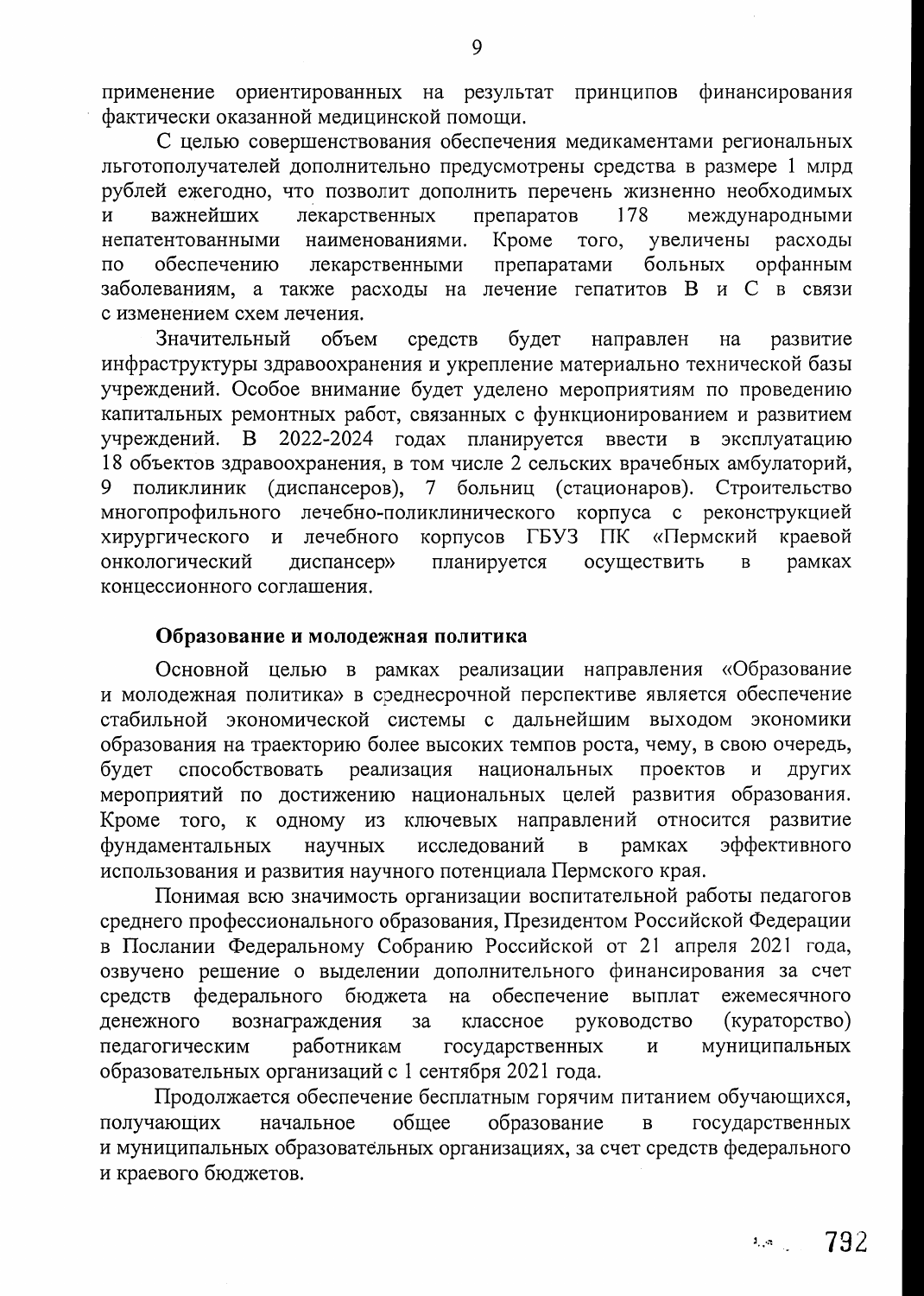Произведена индексация размера стипендий с 1 января 2022 года на 4% и размера норматива на питание в период учебного процесса обучающихся из многодетных малоимущих и малоимущих семей с 1 января 2022 года на 4%. Кроме того, предусмотрена индексация мер социальной поддержки педагогических работников, в части ежемесячных надбавок, предусмотренных статьей 23 Закона ПК от 12 марта 2014 года №308-ПК «Об образовании».

В целях увеличения учебных площадей и сокращения очереди на получение дошкольного образования, в трехлетнем периоде с привлечением средств федерального и местных бюджетов будут продолжены мероприятия по созданию новых мест в дошкольных и общеобразовательных учреждениях, всего планируется ввести 735 мест в детских садах и 14 355 мест в школах.

В 2022-2024 годы планируется проведение капитального ремонта зданий муниципальных школ для размещения дошкольных групп и интернатов путем перепланировки помещений.

B целях организации приведения развивающей  $\mathbf{M}$ предметнопространственной среды образовательных организаций в соответствии с требованиями федерального государственного образовательного стандарта дошкольного образования осуществляется предоставление иных межбюджетных трансфертов из бюджета Пермского края бюджетам городских муниципальных муниципальных округов, районов Пермского края И на оснащение оборудованием муниципальных образовательных организаций, реализующих программы дошкольного образования.

В 2022 году продолжится организация обеспечения транспортной доступности учреждений образования на базе имущественных комплексов, современным требованиям отвечающих  $\mathbf{K}$ условиям  $\overline{M}$ качеству образовательных услуг (организации подвоза обучающихся образовательных учреждений Пермского края к месту учебы и обратно на занятия по предметам, которые не представляется возможным изучать по причине отсутствия в них учебно-материальной соответствующего необходимой базы  $\overline{M}$ уровня педагогических работников).

Министерством образования Ежегодно науки Пермского края  $\mathbf{M}$ учебников федерального производиться закупка реализации ДЛЯ образовательного государственного ведущих издательств стандарта y Российской Федерации, которым принадлежат исключительные права или исключительные лицензии на использование отдельных учебников.

В целях развития системы самоопределения и профессиональной обучающихся с 1 сентября 2022 года в муниципальных ориентации Пермского организациях профильные образовательных края созданы медицинские классы, сформированные в целях развития естественнонаучного медицинской направленности профильного обучения  $\overline{M}$ повышения у обучающихся мотивации выбору профессиональной  $K$ деятельности в медицинской отрасли. Для проведения исследовательской деятельности и практических занятий обучающихся необходимо лабораторное медицинское оборудование. Расходы на оснащение профильных медицинских классов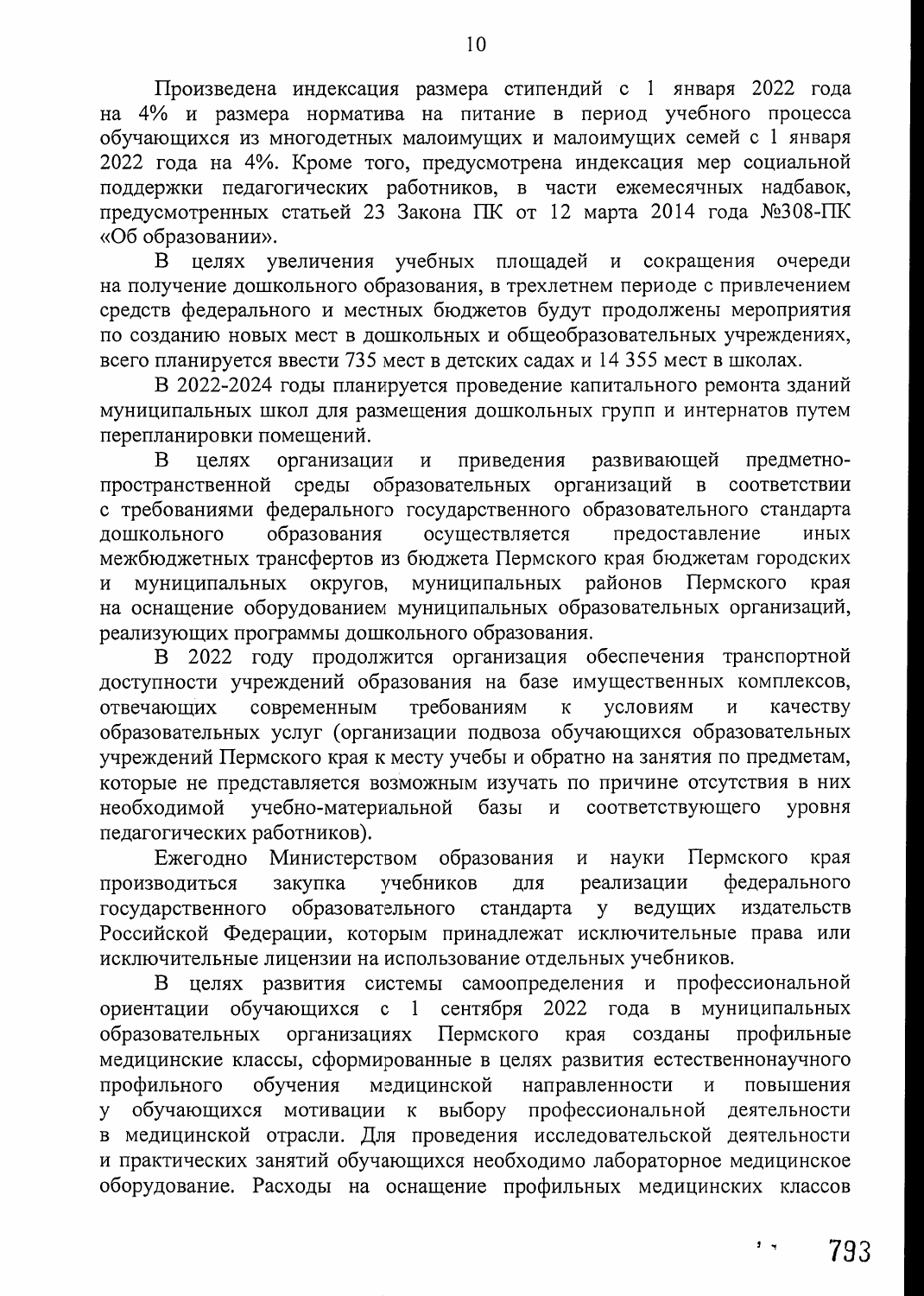в образовательных организациях Пермского края будут обеспечиваться с условием софинасирования со стороны муниципальных образований Пермского края в размере 25% от объема субсидии, выделяемой из бюджета Пермского края.

В целях оснащения и обновления материальной базы, необходимой для организации практической деятельности обучающихся в мастерских по предмету «Технология» в образовательных организациях Пермского края, будет закуплено современное оборудование, соответствующее ФГОС. В бюджете Пермского края предусмотрены средства для обеспечения муниципальных образовательных организациях Пермского края, в которых мастерские предмету «Технология», организованы  $\overline{a}$ необходимой специализированной мебелью, техническими средствами, электронными средствами обучения, демонстрационными учебно-наглядными пособиями, лабораторно-технологическим оборудованием, инструментами и средствами безопасности для проведения исследовательской деятельности, практических занятий, а также формирования проектного, инженерного, технологического мышления обучающихся.

На территории Пермского края в 2021 году проведена интеллектуальная олимпиады Приволжского федерального округа среди школьников, в ходе реализации данного мероприятия принято решение о проведение данного общественного проекта ежегодно.

В целях решения задач в сферах образования и воспитания, продолжается реализация национального проекта «Образование».

2022-2024 годах продолжится работа по B развитию системы современных инновационных площадок интеллектуального развития и досуга для детей и подростков на территории Пермского края на базе детского технопарка «Кванториум. Фотоника», а также его структурного подразделения - двух мобильных технопарков «Кванториум» - площадках, оснащенных оборудованием, обеспечивающих высокотехнологичным доступность для детей, проживающих, в том числе, в сельской местности, образовательной инфраструктуры для приобретения навыков и компетенций технической и естественнонаучной направленностей.

Кроме того, в 2021 году сеть «Кванториумов» расширилась за счет создания школьного «Кванториума» на базе муниципального автономного общеобразовательного учреждения «Основная общеобразовательная школа «Союз» Чусовского городского округа в рамках проекта «Современная школа». В школьном «Кванториуме» бесплатно будет обучаться не менее 2,5 тыс. детей, из них: 800 - из образовательных организаций Чусовского городского округа и 1700 - из соседних муниципалитетов, а также более 2 тыс. детей смогут принимать участие во внеклассных мероприятиях.

На этом увеличение сети «Кванториумов» не останавливается. В 2022-2024 годах будет открыто еще 4 школьных «Кванториума», по одному в 2022 и 2023 годах и 2 - в 2024 году, что позволит сделать данное направление доступным в различных территориях региона.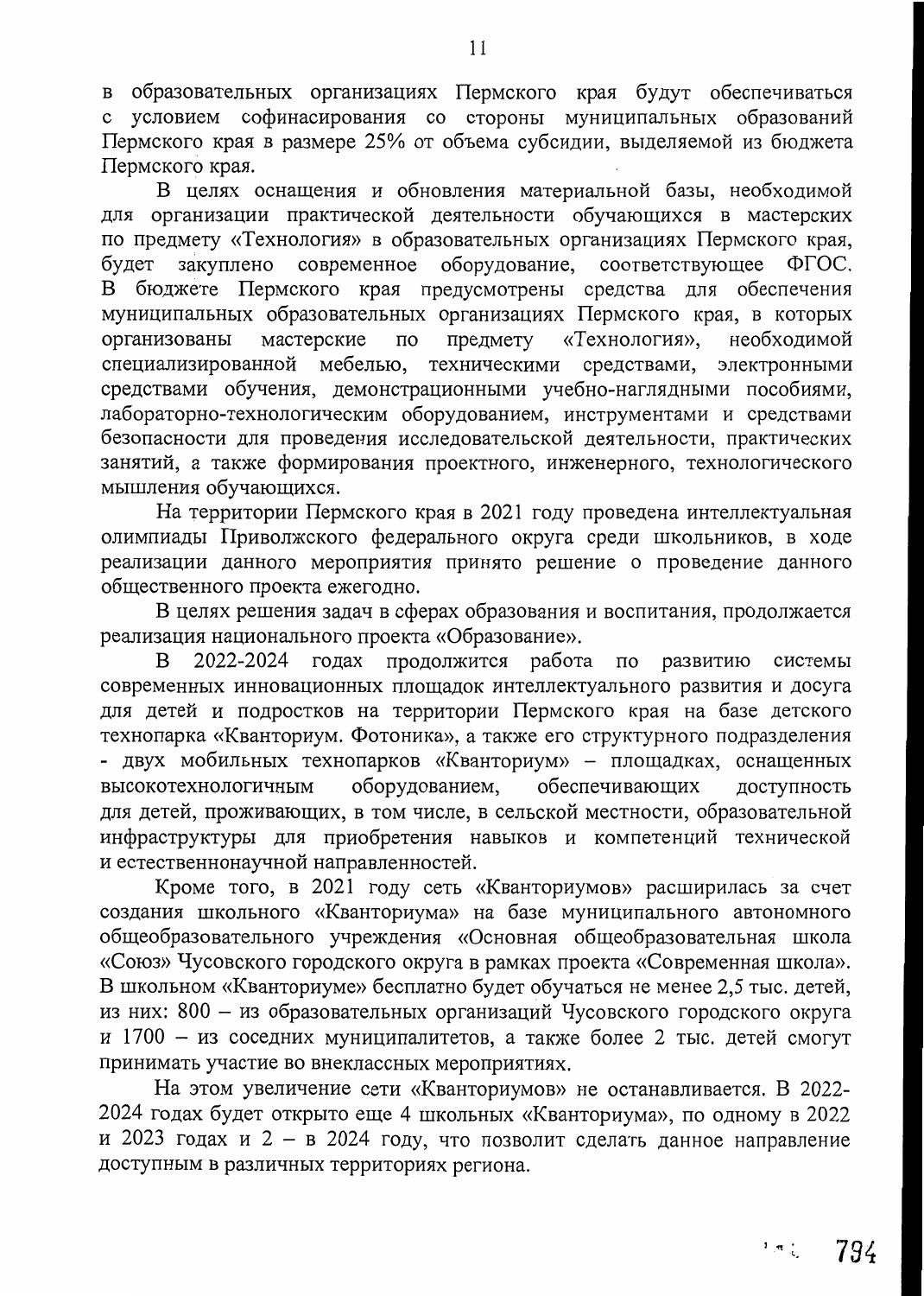Для реализации новых форм и направлений деятельности системы обеспечения образования, дополнительного преемственности между программами дополнительного и программами профессионального и высшего образования, деятельность продолжит Центр дополнительного свою образования «Дом научной коллаборации им. А.А. Фридмана» на базе государственный педагогический ФГУ **BO** «Пермский гуманитарный университет».

продолжит работу по созданию среды, обеспечивающей Также ускоренное освоение навыков и компетенций в сферах коммуникационных и информационных технологий, центр цифрового образования «IT-куб» на базе АНПОО «Академическая школа информационных технологий».

Указом Президента Российской Федерации № 204 от 7 мая 2018 года обозначена задача модернизации профессионального образования, в том числе посредством внедрения адаптивных, практико-ориентированных и гибких образовательных программ, создания центров опережающей профессиональной подготовки, обновление материально-технической базы мастерских техникумов и колледжей в соответствии со стандартами Ворлдскиллс. Национальный «Молодые профессионалы» «Образование» в рамках проекта проект предусматривает создание в каждом регионе России центров опережающей профессиональной подготовки. Такой центр в 2020 году создан в Пермском крае на базе Пермского радиотехнический колледжа им. А.С. Попова. Ежегодно техникумам выделяются колледжам средства И на развитие специализированных центров компетенций (на обновление материальнокоторых проводятся тренировки конкурсантов, технической базы), B стажировки экспертов; проведение соревнований.

С 1 сентября 2021 года начали работу по профильному обучению обучающихся образовательных профессиональной ориентации  $\, {\bf B}$ И организациях при высшем учебном заведении - «Открытом университете» пять пермских образовательных организаций высшего образования:

«Пермский государственный национальный исследовательский университет»,

«Пермский национальный исследовательский политехнический университет»,

«Пермский государственный гуманитарно-педагогический университет»,

«Пермский государственный аграрно-технологический университет»,

исследовательский университет «Национальный «Высшая школа экономики».

С 1 января 2022 года откроет свои двери шестой - «Пермский государственный медицинский университет имени академика Е.А. Вагнера».

В 2022-2024 годы планируется к реализации новый пилотный проект «Профильные школы при вузах Пермского края». Профильные школы будут открыты при образовательных организациях высшего образования:

ФГАОУ **BO** «Пермский государственный национальный исследовательский университет»,

ФГАОУ BO. «Пермский национальный исследовательский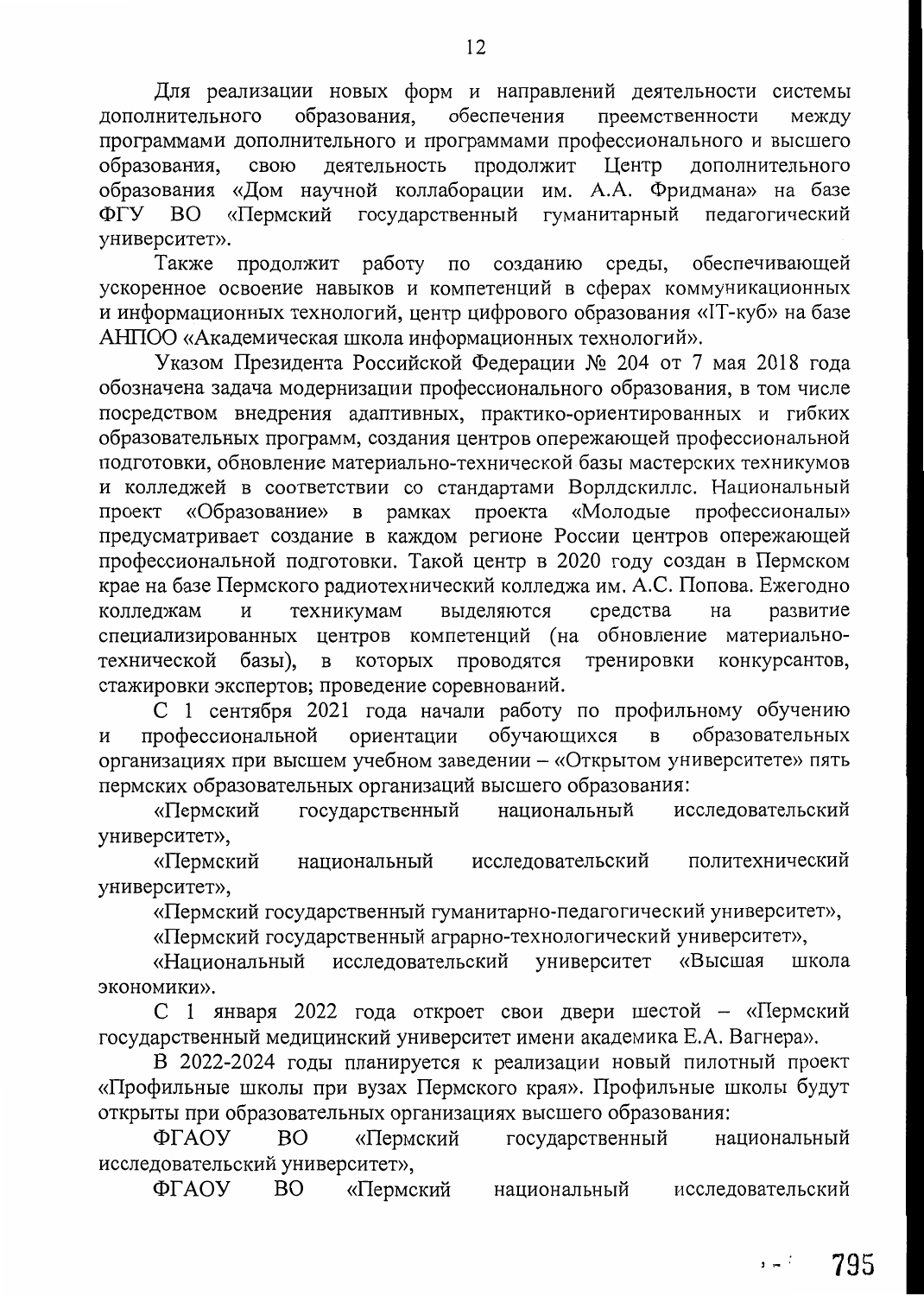политехнический университет»,

ФГАОУ ВО «Национальный исследовательский университет «Высшая школа экономики» в части деятельности Пермского филиала.

Мероприятия в сфере высшего образования и науки призваны повысить конкурентоспособность образовательных организаций высшего образования и научных организаций Пермского края в российском и международном научно-образовательном пространстве, сформировать конкурентоспособный и эффективно функционирующий сектор исследований и разработок, обеспечить его ведущую роль в процессах технологической модернизации экономики Пермского края и России в целом, полноценно интегрировать образовательные организации высшего образования и учреждения науки в процессы построения приоритетов социально-экономического и научнотехнического развития региона путем формирования на базе ведущих организаций центров создания инноваций в научно-технической и социальной ориентированных на формирование и реализацию стратегии сферах, социально-экономического развития региона.

По состоянию на 1 августа 2021 года в образовательных организациях высшего образования Пермского края обучается 3 202 гражданина из 55 стран ближнего и дальнего зарубежья. Ежегодный прирост поступающих из числа иностранных студентов составляет в среднем 8-9%. К 2030 году в Пермском крае планируется увеличение контингента обучающихся иностранных граждан в два раза (до 7 500 человек). Опыт взаимодействия Министерства образования Пермского края с иностранными студентами показывает, науки И что основными барьерами для быстрой их адаптации и комфортного пребывания на территории Российской Федерации являются: недостаточное владение русским языком, низкая информированность о законодательстве отсутствие представления Российской Федерации, о культуре России менталитете ее граждан, коммуникативные и социокультурные барьеры, трудности, возникающие в рамках образовательного процесса и пространства.

В целях решения вышеперечисленных задач принято решение о создании территории Пермского края «Центра иностранных обучающихся», на деятельность которого направлена на иностранных студентов всех возрастных образовательных организаций высшего, а также среднего категорий профессионального образования, действующих на территории Пермского края.

Создание Центра обеспечит условия для более быстрой социокультурной адаптации иностранных студентов, безопасного и комфортного их пребывания в регионе, и, как следствие, повысит привлекательность получения образования в Пермском крае для представителей ближнего и дальнего зарубежья, увеличив число иностранных обучающихся и минимизировав их отток.

2022 году планируется B к реализации проект по развитию образовательной среды с применением механизмов взаимодействия с иными образовательными организациями федеральными высшего образования (вузами-партнерами). Данное сотрудничество позволит проводить программы повышения квалификации для преподавателей, что в будущем позволит повысить уровень и качество преподавания отдельных дисциплин пермских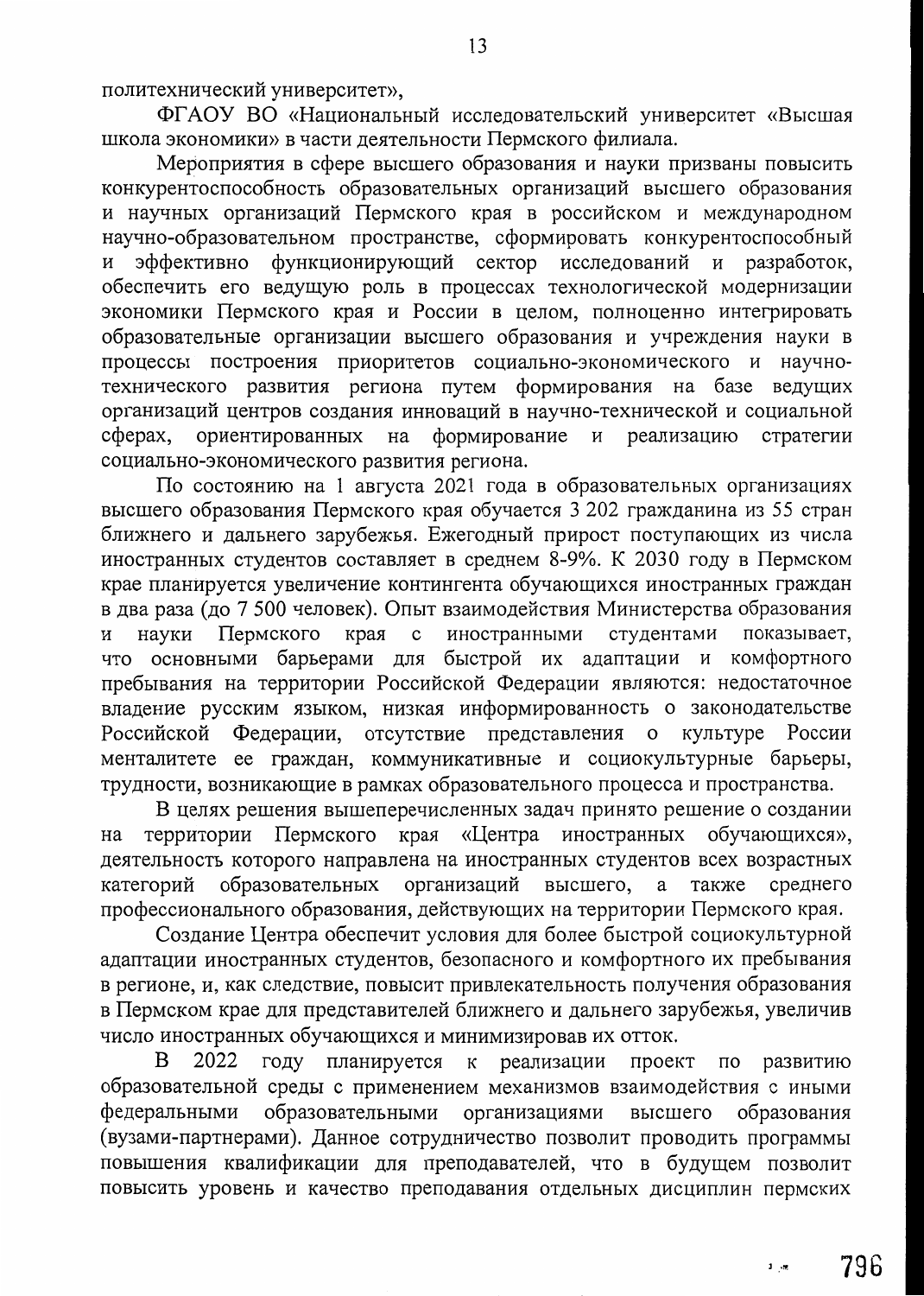ВУЗов, разрабатывать и внедрять в учебный процесс новые образовательные программы, реализуемые совместно с вузами партнерами в сетевой форме, что повлечет за собой повышение уровня компетенций пермских студентов, а также предоставит возможность реализовать студентам свой потенциал как в академической, так и в профессиональной среде. Таким образом, данное сотрудничество позволит решить вопрос по подготовке и удержанию молодых квалифицированных специалистов в Пермском крае.

Данное сотрудничество предусмотрено:

ФГАОУ **BO** «Пермский национальный исследовательский университет» политехнический  $\mathbf{c}$ Московским автомобильно-дорожным техническим ФГБОУ ВО «Санктуниверситетом государственным  $\mathbf{M}$ Петербургский государственный университет»;

«Пермский государственный ФГАОУ **BO** национальный исследовательский университет» с Московский государственный юридический университет имени О.Е. Кутафина, ФГБОУ ВО «Санкт-Петербургский государственный физико-техническим университет» Московским  $\overline{M}$ институтом;

ΦΓΑΟΥ BO – «Пермский государственный аграрно-технологический Прянишникова» университет имени академика Д.Н.  $\mathbf{c}$ Московским автомобильно-дорожным государственным техническим университетом.

## Культура

приоритетом бюджетной политики в сфере культуры Основным на 2022-2024 годы является формирование социокультурного пространства территории Пермского края, путем развития системы фестивалей на и культурных событий, создания современной инфраструктуры объектов культуры, внедрения в деятельность организаций новых форм и технологий работы, а также реализация национального проекта «Культура».

Важным направлением бюджетной политики в сфере культуры является формирование программы празднования в 2023 году 300-летия со дня образования города Перми. В рамках юбилейных мероприятий в бюджете Пермского края на 2022-2023 годы, предусмотрены средства на праздничное оформление городского пространства, развитие инфраструктуры объектов культуры, формирование окружающего пространства, реализацию крупных культурных событий.

Регион продолжит реализацию программ развития кинематографии по трём направлениям: развитие кинопроизводства, фестивальное движение и создание сети социальных кинозалов (92 кинозала открыты в 38 территориях края, с 2022 по 2024 годы планируется открытие еще 90 кинозалов). В целях привлечения съемочных групп, увеличения туристического потока и создания новых рабочих мест Министерство культуры Пермского края реализует систему РИБЕЙТ (сумма средств, затраченных на съемки фильма в Пермском крае, составляет 50% к возмещению). Одними из приоритетных направлений в сфере кинематографии в 2022 году станут мероприятия по реализации соглашений с киностудией Горького и Союзмультфильм.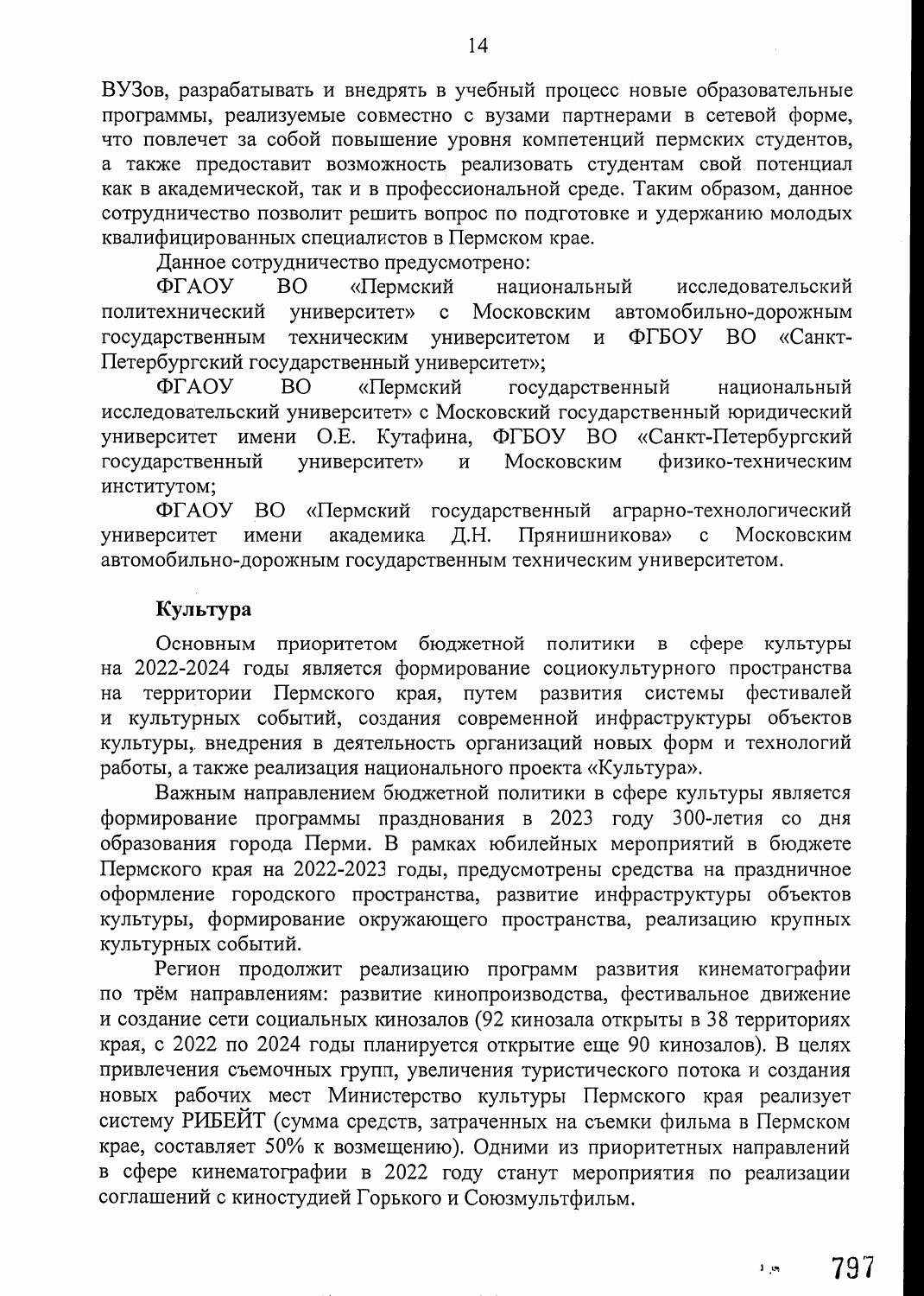В целях подготовки музейной коллекции Пермской государственной художественной галереи для экспонирования в новом здании в краевом бюджете предусмотрены средства на реставрацию музейных предметов, икон, деревянных скульптур, картин и других экспонатов. Планируется организация мероприятий по развитию муниципальных музеев Пермского края, реализация мастер - плана Архитектурно-этнографического музея «Хохловка», перевод на краевой уровень муниципального музея Чердынский краеведческий музей им. А.С. Пушкина, модернизация техники и переоборудование экспозиций мультимедийного Исторического парка «Россия - моя история».

и укрепления материально-технической базы целях развития  $\mathbf{B}$ государственных и муниципальных учреждений культуры в проекте бюджета предусмотрены средства на софинансирование федеральных проектов, направленных на строительство, реконструкцию, реставрацию, капитальный ремонт, закупку оборудования.

театральной инфраструктуры рамках развития 2022 году B.  $\mathbf{B}$ предусмотрены средства на капитальный ремонт Пермского академического Театра – Театра, в 2023 году на реставрацию фасада Пермского академического театра оперы и балета им. П.И. Чайковского.

В 2022 году начнется обновление музыкальных инструментов средних образовательных учреждений cotepe культуры. профессиональных B Продолжится приобретение музыкальных инструментов и оборудования для детских музыкальных школ и школ искусств в рамках Национального проекта «Культура».

Задача ближайшего будущего - завершить реализацию крупных инфраструктурных проектов, таких как: строительство здания Пермской Пермского государственной художественной галереи, новой сцены академического театра оперы и балеты им. П.И. Чайковского; реконструкция большого зрительного зала Пермской краевой филармонии; завершение формирования социокультурного пространства Завода Шпагина, строительство музыкальной школы-интерната на 350 мест (из которых 100 для учеников, проживающих в интернате).

Одним из важнейших приоритетов 2022 года является сохранение и проведение фестивалей, ставших брендами Пермского края. Предусмотрены средства на такие мероприятия, как международный фестиваль органной музыки, международный Дягилевский фестиваль, фестиваль электронной музыки и визуального искусства «Efest», фестиваль уличных театров, фестиваль Дениса Мацуева, Всероссийский фестиваль «Владимир Спиваков приглашает...», Образовательный центр Юрия Башмета, а также мероприятия для людей с ограниченными возможностями здоровья.

## Физкультура и спорт

Цели и задачи бюджетной политики в сфере развития физической культуры и спорта основываются на поддержке трех базовых составляющих: спортивной инфраструктуре, развитии детско-юношеского и молодежного спорта, а также спорта высших достижений и продвижения спорта среди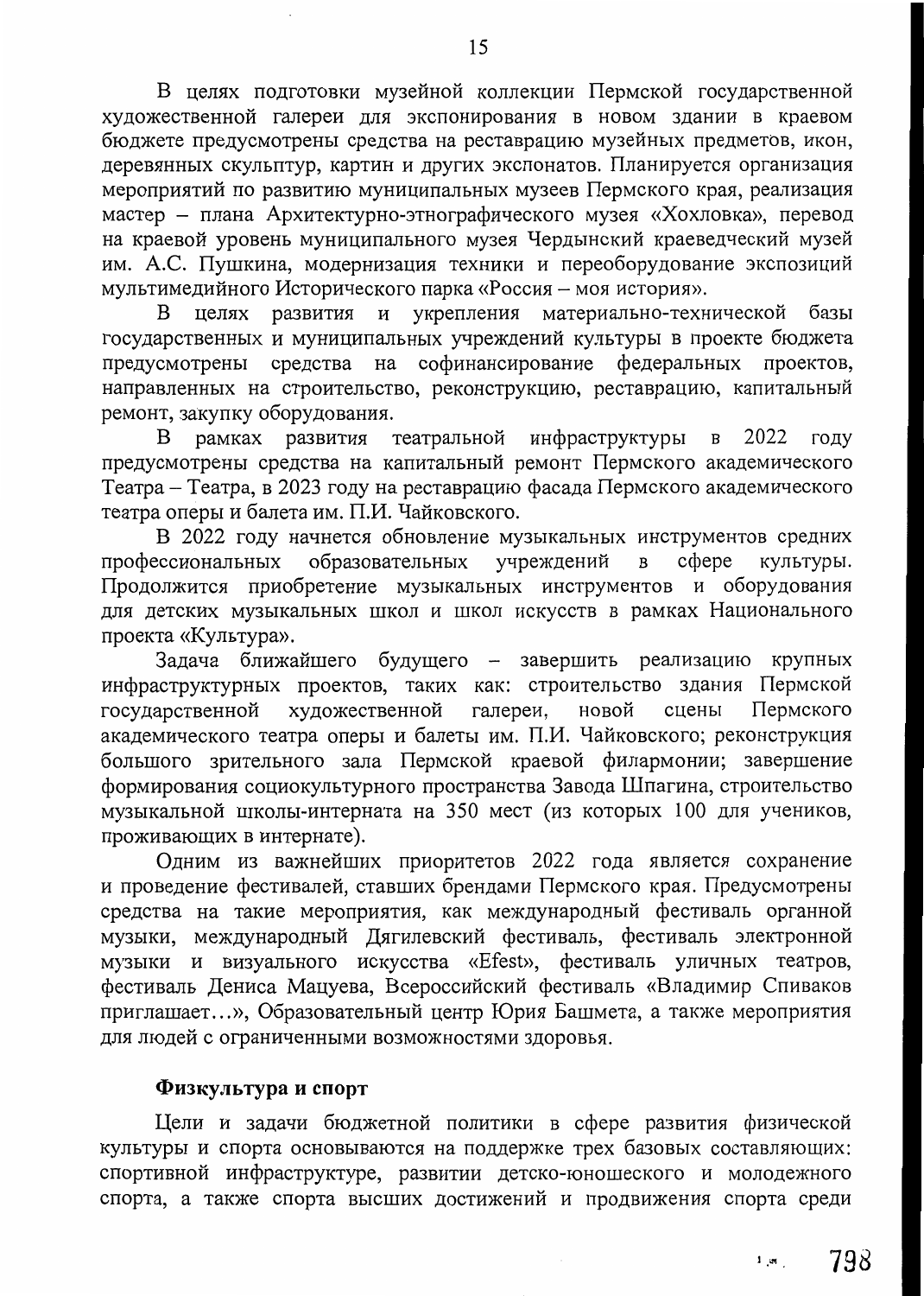инвалидов. Только при одновременном развитии всех трех составляющих возможно достичь серьезных экономических, социальных и имиджевых результатов.

Целью государственной программы Пермского края «Спортивное Прикамье» является создание условий для укрепления здоровья населения и повышения конкурентоспособности пермского спорта.

Основными задачами региональной политики в сфере физической культуры и спорта в долгосрочном периоде являются:

повышение интереса различных категорий населения Пермского края к занятиям физической культурой и спортом посредством создания и внедрения в образовательный процесс эффективной системы физического воспитания, инфраструктуры развития ДЛЯ занятий массовым спортом как в образовательных учреждениях, так и по месту жительства;

повышение уровня спортивного мастерства пермских спортсменов путем внедрения новых научных и методических разработок в области подготовки спортивного резерва и спорта высших достижений, развития материальнотехнической базы спорта высших достижений, в том числе для подготовки олимпийского резерва;

повышение уровня физической активности лиц с ограниченными возможностями здоровья, проживающих в Пермском крае, посредством разработки и внедрения образовательных программ для занятий физической культурой, внедрения новых научных и методических разработок в области подготовки спортивного резерва и спорта высших достижений среди инвалидов;

обеспечение Пермского края спортивной инфраструктурой.

Для популяризации здорового образа жизни, вовлечения в занятия спортом и повышение уровня физической активности лиц различных возрастных категорий, в том числе лиц с ограниченными возможностями здоровья, продолжится реализация проектов по созданию условий для развития физической культуры и массового спорта, поддержка муниципальных проектов и проектов некоммерческих организаций для обеспечения доступа населения к занятиям физической культурой. Начиная с 2022 года запланирована реализация нового проекта «Всеобуч по плаванию», предусматривающего обучение плаванию учащихся 3-х классов общеобразовательных учреждений Пермского края для выработки навыка держаться на воде без вспомогательных средств.

В рамках решения задачи по конкурентоспособности пермского спорта и признания пермских спортсменов на российском и международном уровнях предусматриваются средства обеспечение деятельности бюджетом на молодежных команд по футболу, хоккею, волейболу и гандболу от начальной подготовки до профессионального уровня и подготовки спортивного резерва для сборных команд РФ. Также обеспечивается участие сборных команд Пермского края в межрегиональных, всероссийских и международных спортивных мероприятиях в соответствии с Календарным планом официальных физкультурных и спортивных мероприятий Пермского края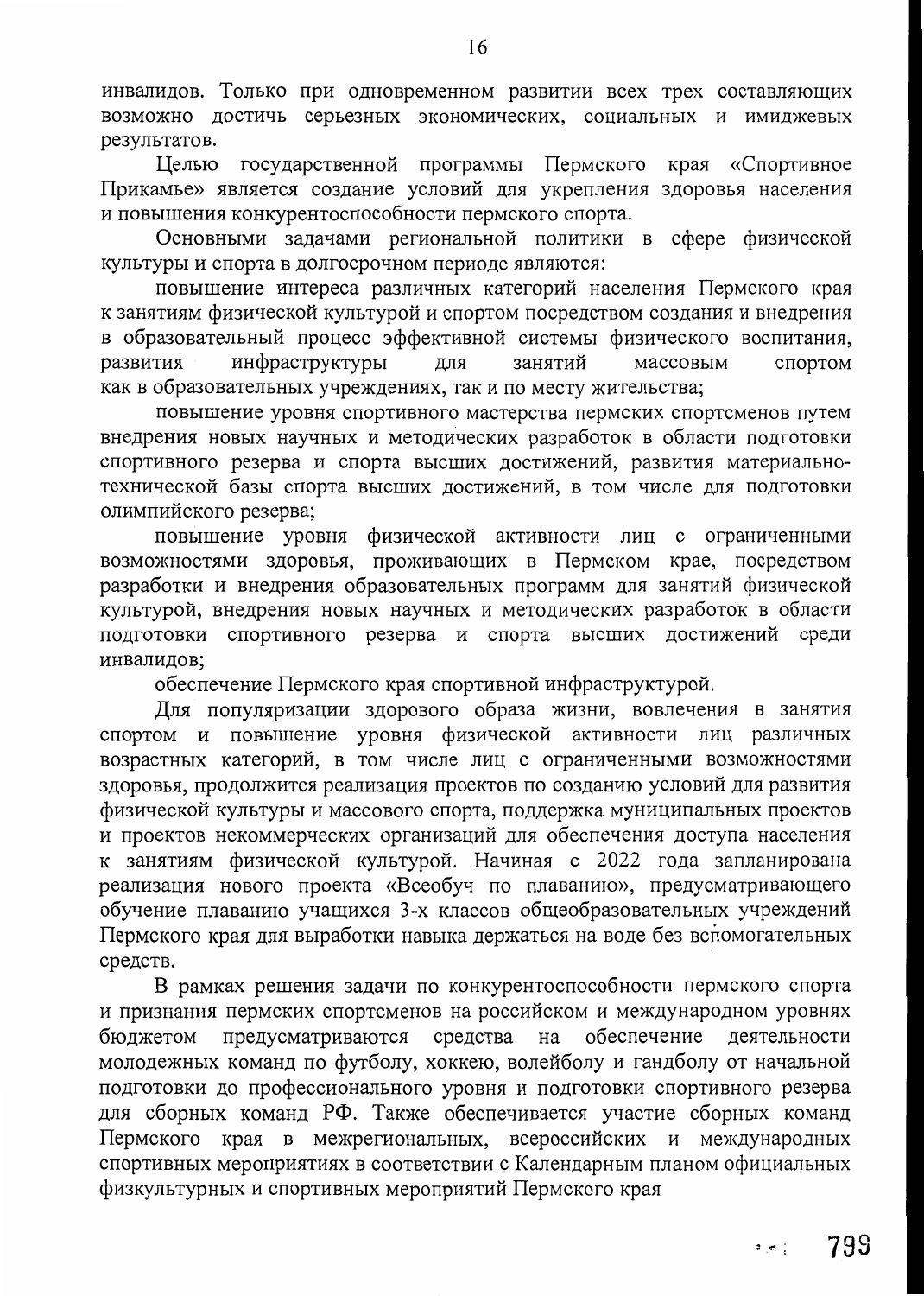В целях реализации региональной политики в сфере физической культуры и спорта на территории Пермского края в проекте бюджета на 2022-2024 годы предусмотрены средства на создание современной инфраструктуры жительства, занятий массовым спортом как  $\overline{a}$ месту ДЛЯ так и в образовательных учреждениях, в том числе в учреждениях среднего профессионального образования и общежитиях данных учреждений.

Средства, предусмотренные на развитие и укрепление материальнотехнической базы спортивных школ, позволят провести ремонтные работы и обеспечить доступность объектов для маломобильных групп населения.

В 2022 - 2024 годах реализация проекта «Развитие лыжно-биатлонных комплексов», направленного на обеспечение лыжно-биатлонных комплексов в муниципальных образованиях Пермского края необходимым оборудованием и инвентарем, в том числе для развития массового лыжного спорта, дополнена новым направлением по ремонту и оснащению трамплинных комплексов.

Пермский край продолжит участие в реализации государственной программы Российской Федерации «Развитие физической культуры и спорта», утвержденной постановлением Правительства Российской Федерации от 15 апреля 2014 г. № 302 и федеральном проекте «Спорт - норма жизни», в рамках и модернизация футбольных продолжится создание полей которой спортивно-технологического искусственным покрытием, закупка  $\mathbf c$ оборудования для создания малых спортивных площадок, приобретение спортивного оборудования и инвентаря ДЛЯ приведения организаций спортивной подготовки в нормативное состояние.

#### Социальная политика

Основными направлениями в области социальной политики являются совершенствование мер социальной поддержки семей с детьми и граждан старшего поколения с учетом принципов адресности и нуждаемости, создание условий для повышения качества жизни и благосостояния отдельных категорий граждан и семей с детьми.

Для реализации региональной политики в сфере социальной поддержки населения бюджетом в полном объеме обеспечено исполнение законодательно публично-нормативных установленных социально-значимых И иных обязательств, в том числе по выплате социальных пособий и компенсаций. Введение критериев нуждаемости позволяет при сохранении общей суммы расходов адресно направлять средства на поддержку реально нуждающихся категорий граждан.

В течение 2022-2024 годов продолжится реализация мероприятий по предоставлению социальных гарантий отдельным категориям граждан и семьям с детьми с сохранением политики финансовой поддержки семей при рождении детей, а также выстраивание эффективной системы социального сопровождения по выводу граждан и семей с детьми из трудной жизненной ситуации и состояния бедности.

Достижение эффективной поддержки малоимущих семей предполагается, в том числе путем создания полноценной системы мониторинга благосостояния

800  $2.48<sub>1</sub>$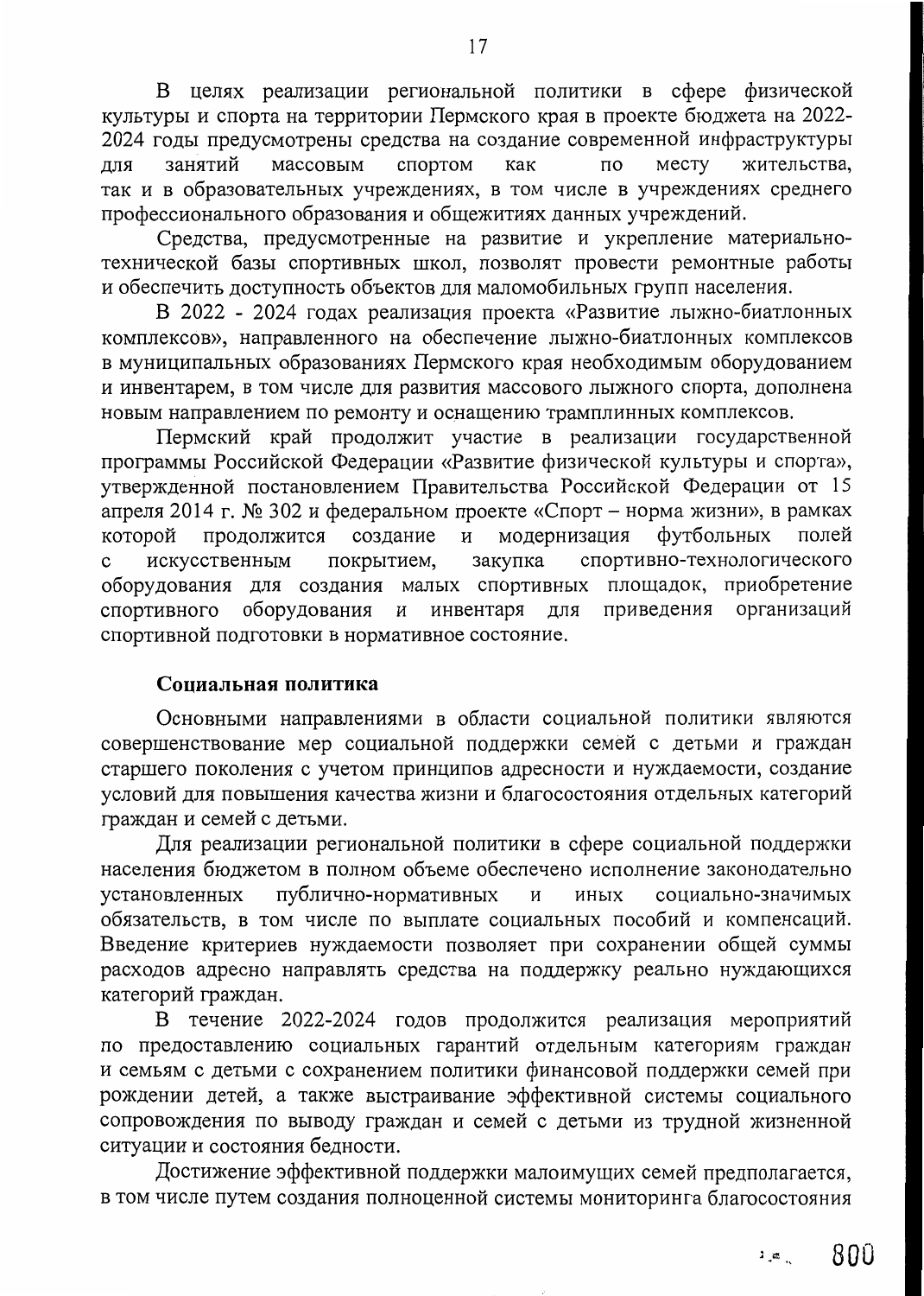граждан. При этом, начиная с 2022 года, применяется новый подход при определении прожиточного минимума,  $\mathbf{c}$ учетом медианного среднедушевого дохода населения.

Приоритетным направлением стимулирования активных действий граждан по преодолению трудной жизненной ситуации в предстоящем периоде будет оказание государственной социальной помощи на основе социального контракта. Поддержка оказывается при условии осуществления гражданином мероприятий по активному поиску работы, дополнительного заработка, совмещению профессий, дополнительному обучению и профессиональной переориентации, регистрации в целях поиска подходящей работы в органах службы занятости.

Одновременно будет продолжена реализация мероприятий активной занятости, TOM путем организации временного поддержки  $\, {\bf B}$ числе трудоустройства и профессионального обучения граждан.

В плановом периоде увеличен объем предоставляемых государственных услуг в сфере социального обслуживания, в том числе по реабилитации Это обусловлено необходимостью восстановления здоровья инвалидов. граждан трудоспособного возраста и детей для их полноценного вовлечения в хозяйственную деятельность.

Одним из приоритетов является поддержка людей с ограниченными Ежегодно бюджетом предусматриваются средства возможностями. мероприятий, направленных на обеспечение для проведения беспрепятственного доступа к объектам социальной сферы, обеспечение учреждений оборудованием инвентарем социального необходимым И обеспечение обслуживания  $\, {\bf N}$ реабилитационных центров, инвалидов реабилитационными и абилитационными услугами.

Как и прежде, большое значение будет уделяться повышению качества жизни граждан старшего поколения, активизации их участия в жизни общества, сохранению социальной, культурно-образовательной и физической активности представителей старшего поколения. За счет средств бюджета будет поддержки, обеспечена предоставление социальной продолжено мер возможность получения социальных услуг на дому,  $\mathbf{B}$ стационарной и полустационарной форме социального обслуживания.

В очередном финансовом году и плановом периоде в Пермском крае продолжится реализация мероприятий по обеспечению жильем детей-сирот и детей, оставшихся без попечения родителей, как по договорам найма специализированных жилых помещений, так и предоставления сертификатов на обеспечение жильем, всего планируется обеспечить жильем более 1,7 тысяч детей-сирот.

Продолжится предоставление субсидий на обеспечение жильем молодых семей - в целом за три года объем выделяемых средств из краевого бюджета позволит обеспечить жильем более 6 тысяч семей.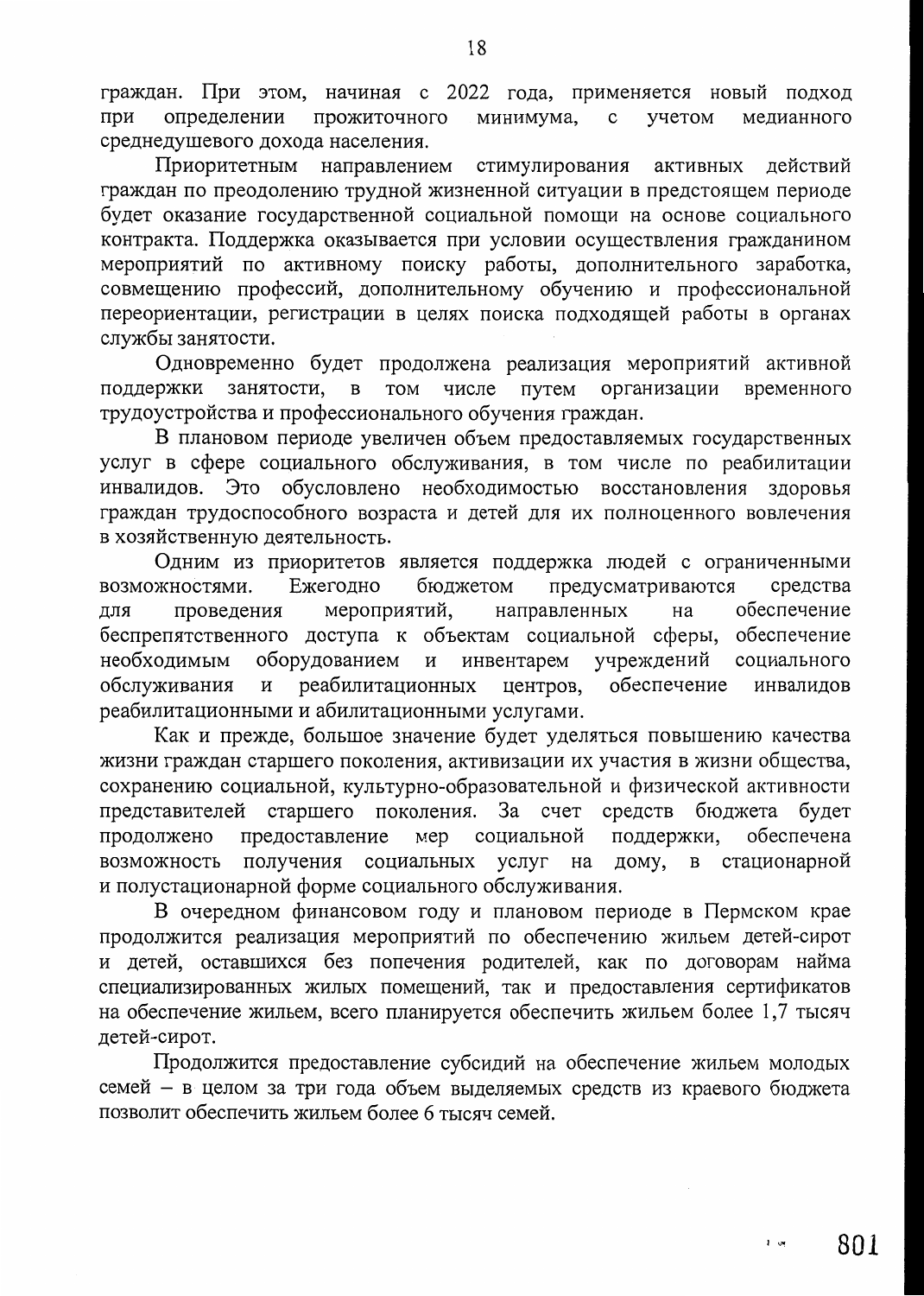#### Общественная безопасность

Одним из важных факторов устойчивого социально-экономического развития Пермского края является обеспечение общественной безопасности. Для этого в проекте бюджета на 2022-2024 годы предусмотрены средства на реализацию задач по обеспечению общественного порядка и охраны собственности, борьбы с преступностью, предупреждению и ликвидации чрезвычайных ситуаций природного, техногенного характера, обеспечение пожарной безопасности, профилактики правонарушений.

Важным направлением является обеспечение территории края пожарноспасательными подразделениями, расположенными в нормативном времени прибытия (реагирования).

Для этих целей, начиная с 2021 года, предусмотрены средства на увеличение численности подразделений пожарной поэтапное охраны Пермского края за три года на 192 штатных единицы, в том числе в 2021 году на 100 единиц, в 2022 году на 50 единиц и в 2023 году на 42 единицы, из них 102 единицы непосредственно пожарных.

На повышение уровня пожарной безопасности из бюджета ежегодно укрепление материально-технической средства базы выделяются на подразделений пожарной охраны. Проектом бюджета Пермского края на 2022 -2024 годы предусмотрены средства на обновление устаревшей пожарной техники и приобретение новых пожарных автомобилей (порядка 7 автомобилей в год), на ремонт помещений пожарных депо, на приобретение вещевого довольствия и пожарно-технического вооружения.

Продолжится начатое в 2020 году обновление материально - технической базы аварийно-спасательных подразделений Пермского края для обеспечения качественной работы специалистов гражданской обороны при ликвидации чрезвычайных ситуаций природного и техногенного характера.

обеспечения качественной профессиональной Для подготовки, переподготовки и повышения квалификации специалистов гражданской обороны запланировано обновление учебно-материальной базы Учебнометодического центра по ГО и ЧС Пермского края. Кроме того, проектом бюджета Пермского края предусмотрено предоставление в 2022 году субсидий муниципальным образованиям Пермского края на приобретение оборудования для передвижных спасательных постов.

В рамках профилактики правонарушений будет продолжена реализация профильных смен в лагерях для несовершеннолетних, состоящих на учете в «группе риска», мероприятия «Поезд безопасности», мониторинг сети «Интернет», информационных кампаний по профилактике потребления психоактивных веществ и т.д.

## Сельское хозяйство

Бюджетная политика в области сельского хозяйства на 2022-2024 годы направлена на стимулирование увеличения объемов производства основных видов сельскохозяйственной продукции, создание благоприятных условий для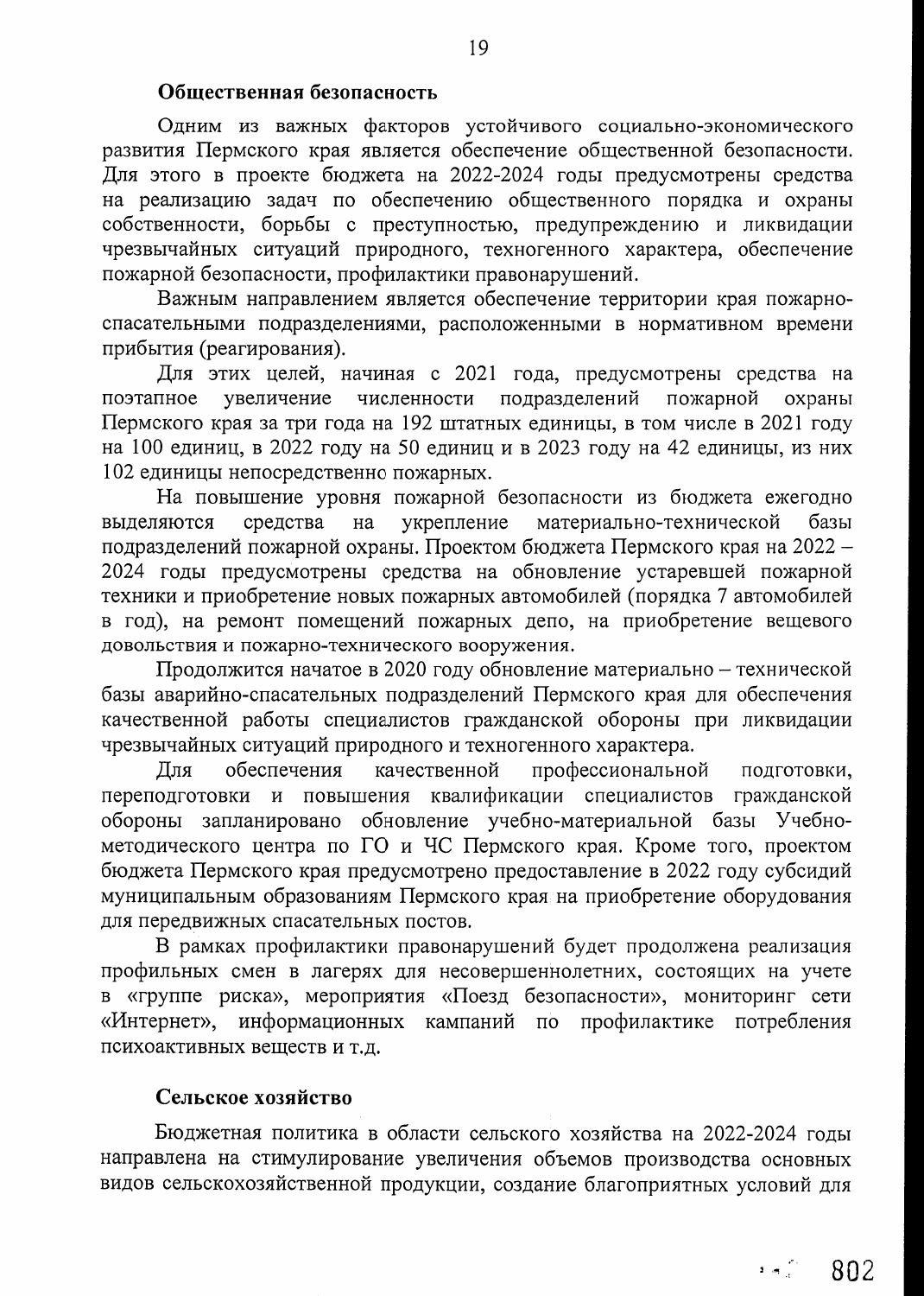инвестиционной привлекательности отрасли и финансовой повышения устойчивости предприятий АПК, стимулирование модернизации и обновления материально-технической И технологической базы функционирования сельскохозяйственного производства, вовлечение земель B сельскохозяйственный оборот, повышения плодородия почв, развитие сельских территорий.

Поддержка сельскохозяйственных товаропроизводителей сосредоточена на трех приоритетных направлениях:

производство и реализация молока;

производство продукции растениеводства;

реализация инвестиционных проектов в АПК.

В целях стабильности и предсказуемости проводимой бюджетной хозяйстве, несмотря объемов сельском снижение политики B на финансирования из федерального бюджета, на предстоящую трехлетку будут сохранены все меры государственной поддержки производства основных видов сельскохозяйственной продукции и ставки субсидий в расчете на 1 кг молока, 1 га посевных площадей, 1 голову мясных коров и коров, используемых для племенного маточного поголовья получения поместного скота, сельскохозяйственных животных.

Как и прежде, особое внимание будет уделяться стимулированию организаций сельскохозяйственных  $\kappa$ наращиванию производственных мощностей, внедрению новых технологий, повышению эффективности проектов производства путем поддержки инвестиционных  $\mathbf{B}$ АПК и приобретения сельскохозяйственной техники на условиях лизинга.

C 2022 года улучшены условия предоставления субсидий приобретение сельскохозяйственным товаропроизводителям на техники на условиях увеличен размер сельскохозяйственной лизинга: возмещения затрат по сельскохозяйственной технике российского производства с 10 до 30%, введена мера по возмещению затрат на приобретение сельскохозяйственной техники зарубежного производства в размере 20 %.

В рамках мероприятий, направленных на повышение урожайности сельскохозяйственных культур, планируется с 2021 года приступить к реализации проекта по развитию семеноводства в Пермском крае. Реализация проекта позволит к 2026 году обеспечить потребность сельскохозяйственных товаропроизводителей в элитных семенах не менее 50 %.

Кроме того, на 2022-2024 годы будут сохранены меры государственной поддержки на приобретение минеральных удобрений, на страхование урожая и сельскохозяйственных проведение культуртехнических животных, на мероприятий известкование почв, развитие малых форм  $\, {\bf N}$ кислых хозяйствования.

## Экономическое развитие Пермского края

Бюджетная политика в области экономического развития Пермского края 2022-2024 годы направлена на стимулирование промышленной и на инновационной деятельности, формирование благоприятной деловой среды,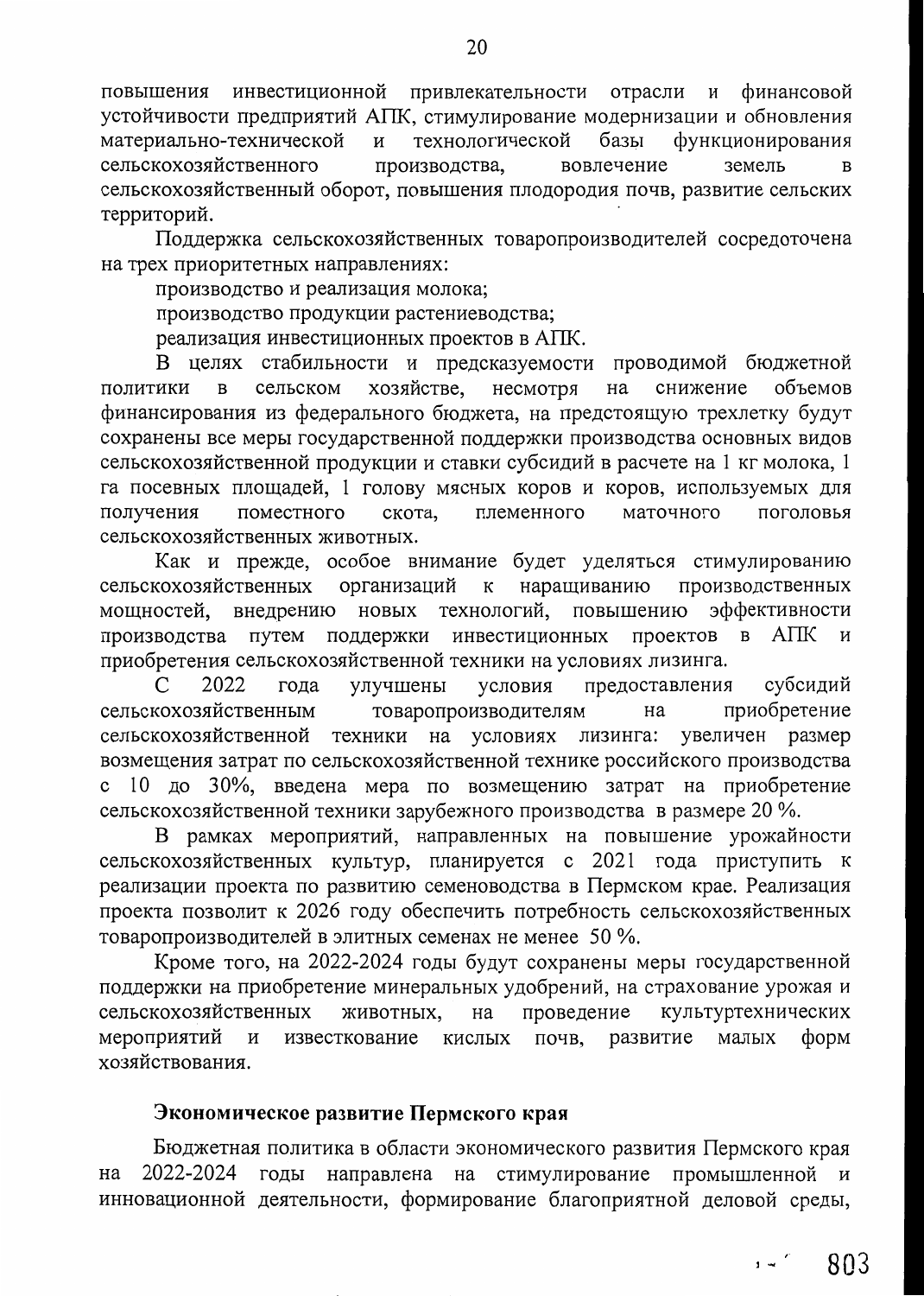эффективной структуры собственности и системы управления имуществом, а также развитие рынка труда и содействие занятости населения.

В целях стимулирования реализации инвестиционных проектов частных инвесторов по созданию новых производств и проектов, направленных на разработку и внедрение на предприятиях перспективных технологий, производство новой конкурентоспособной и высокотехнологичной продукции, продолжится практика:

предоставления Региональным фондом развития промышленности Пермского края на льготных условиях займов промышленным предприятиям (в Пермский фонд занимает первое место в рейтинге настоящее время эффективности работы региональных фондов, составляемом Фондом развития промышленности Российской Федерации);

заключения и реализации специальных инвестиционных контрактов, гарантирующих налоговые преференции в виде права на применение сниженных налоговых ставок по налогу на имущество и налогу на прибыль, а также неизменного налогового бремени на период действия контракта;

заключения инвестиционных соглашений о реализации приоритетных инвестиционных проектов, которые позволяют инвесторам использовать пониженную ставку по налогу на имущество и получать земельные участки без проведения торгов по льготной ставке (1 рубль за гектар) под строительство социальной инфраструктуры и строительство промышленных мощностей.

Проводится работа по созданию в Пермском крае первой особой экономической зоны промышленно-производственного типа. Инвесторы получат возможность сократить сроки реализации и окупаемости проектов за готовых площадок для размещения производства, обеспеченных счет инфраструктурой, и предоставления налоговых льгот. Создание особой экономической зоны обеспечит к концу 2024 года прирост инвестиций в промышленное производство порядка 15 млрд рублей, создание около 1400 новых рабочих мест, а также прирост годового валового регионального продукта в размере не менее 1,5 млрд рублей.

Одним из направлений развития промышленности Пермского края является информационно-выставочная деятельность. Результатом работы выставок является ежегодный рост объемов заказов производителей промышленной продукции Пермского края с крупными заказчиками, который к концу 2024 года составит порядка 500 млрд. рублей.

В целях формирования благоприятного предпринимательского климата и стимулирования предпринимательской деятельности в Пермском крае в предстоящей трехлетке будет продолжена реализация национального проекта «Малый и средний бизнес и поддержка индивидуальной предпринимательской инициативы».

Основные поддержки направления малого среднего И предпринимательства будут способствовать развитию системы финансовокредитной поддержки, повышению инвестиционной активности И конкурентоспособности малых и средних предприятий, встраиванию малых и средних компаний в технологические цепочки крупных предприятий, усилению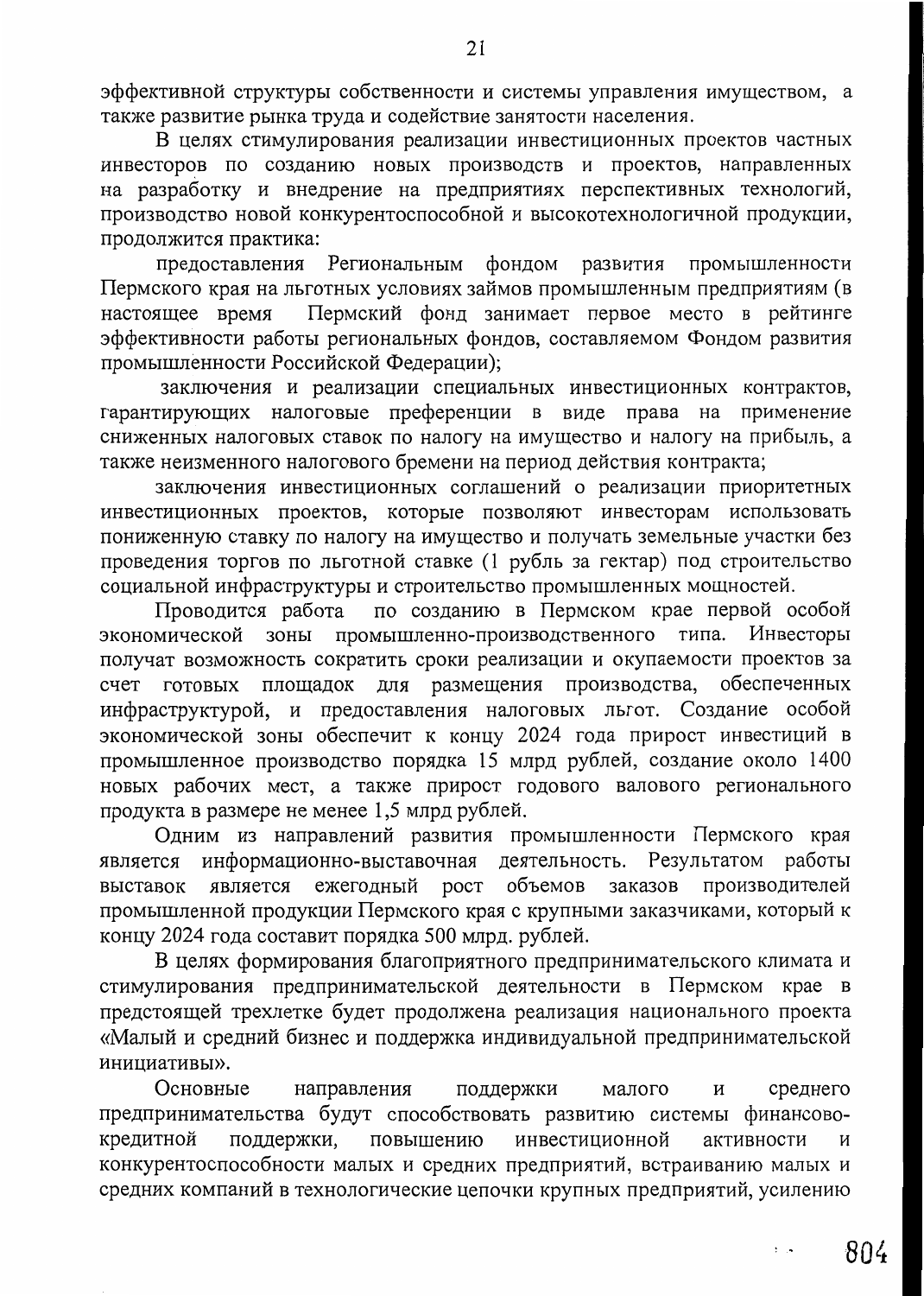межведомственного взаимодействия по вопросам создания благоприятных условий для деятельности малых и средних предприятий, развитию экспортно ориентированного малого бизнеса, формированию эффективной инфраструктуры поддержки малого и среднего предпринимательства, а также вовлечению граждан в предпринимательскую деятельность, развитию социального предпринимательства и института самозанятых.

Приоритетным направлением  $c$  depe  $\, {\bf B} \,$ управления имуществом и земельными ресурсами Пермского края является обеспечение наполняемости Единого Государственного Регистра Недвижимости (ЕГРН) достоверными сведениями о земельных участках и объектах недвижимости, расположенных на территории Пермского края.

В целях увеличения количества объектов недвижимости, подлежащих налогообложению, наведения сфере землепользования, порядка B осуществления привязки в ЕГРН объектов капитального строительства к земельным участкам, в 2022-2024 годах планируется продолжить проведение комплексных кадастровых работ.

Для развития рынка труда и содействия занятости населения в Пермском крае реализуется национальный проект «Производительность труда и поддержка занятости», направленный на предоставление предприятиям участникам комплекса мер поддержки по обеспечению квалифицированными кадрами, повышению эффективности производства на основе принципов бережливого производства, модернизации оборудования, стимулированию цифровизации и автоматизации производственных процессов. С 2021 года введена дополнительная региональная мера поддержки предприятиям - $\overline{a}$ возмещению части затрат участникам национального проекта на переобучение и повышение квалификации своих работников.

#### Экология

Основными направлениями бюджетной политики Пермского края в области экологии на предстоящую трехлетку являются увеличение площади воспроизводства лесов, соблюдение баланса вырубки и воспроизводства лесов, обеспечение доступа к лесным ресурсам всем категориям предпринимателей, увеличение доходности лесной отрасли и бюджета Пермского края, а также снижение негативного воздействия на окружающую среду.

В целях повышения эффективности обнаружения лесных пожаров, повышения скорости реагирования на лесные пожары и снижения ущерба от лесных пожаров продолжится оснащение государственных учреждений лесного хозяйства специализированной техникой и оборудованием. К 2024 году показатель обеспеченности лесопожарной техникой должен достигнуть 100%.

Для получения реальной информации о количественных и качественных характеристиках лесных ресурсов выполняется работа по проведению лесоустройства лесничеств. К концу 2024 года актуальными материалами лесоустройства будет охвачено 10 из 28 лесничеств площадью 4,2 млн. га (35% площади земель лесного фонда Пермского края).

 $\mathbf{1}$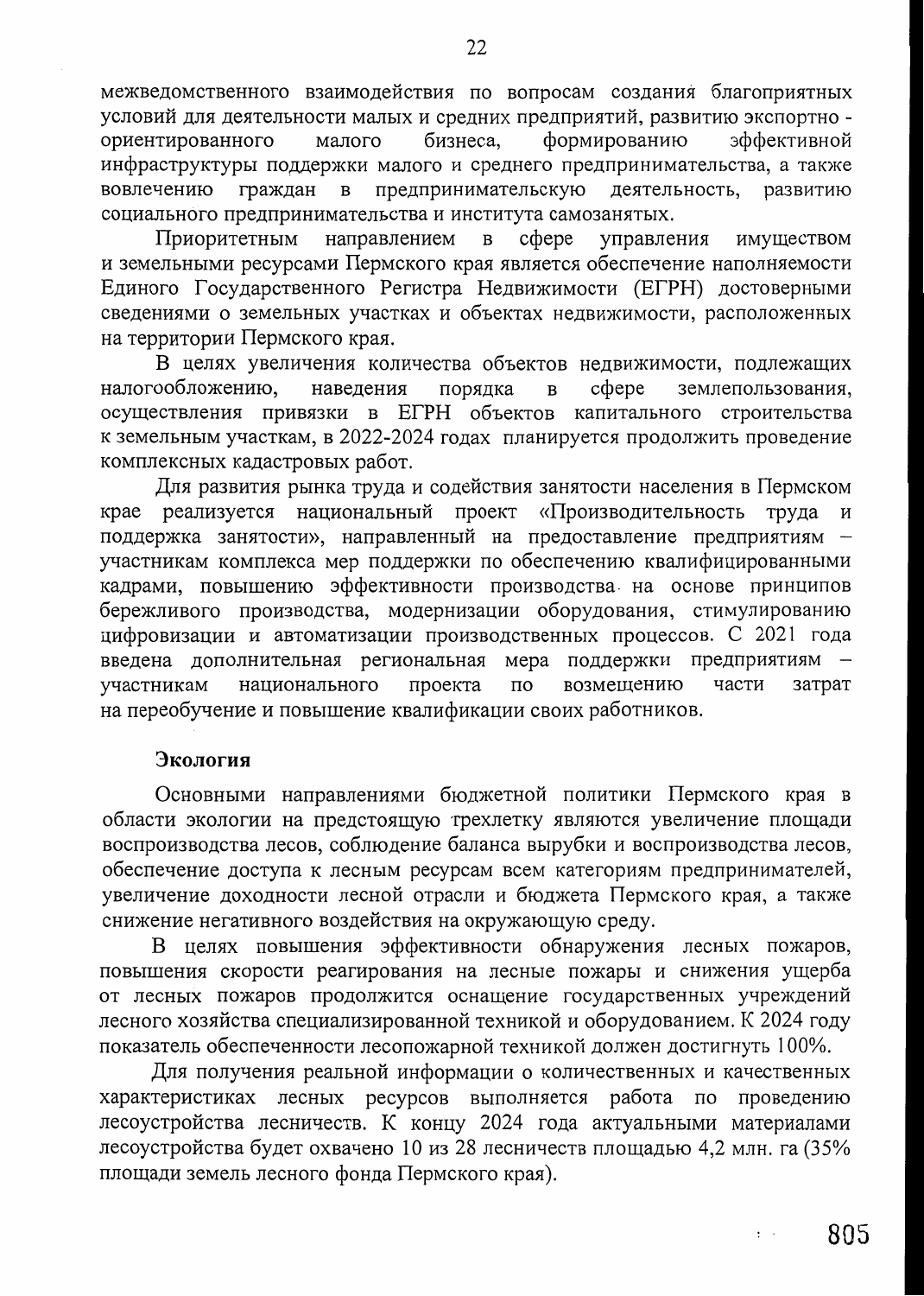Повышение качества и эффективности работ по лесовосстановлению планируется достигнуть в 2022-2024 годах за счет внедрения на территории Пермского края посадки лесных культур с закрытой корневой системой. Для целей выращивания посадочного материала в бюджете Пермского края, начиная с 2021 года, предусмотрены средства на предоставление гранта в форме субсидии на создание тепличного комплекса. К концу 2024 года планируется вырастить 3,0 млн. шт. сеянцев хвойных пород с закрытой корневой системой.

Для стимулирования вовлечения в оборот дополнительных лесных ресурсов и увеличения объема продаваемой древесины для развития малого и среднего предпринимательства предлагается увеличить с 2022 года расходы на выплаты стимулирующего характера работникам ГКУ «Управление лесничествами Пермского края». Это позволит довести средний уровень заработной платы работников лесничеств до средней заработной платы по лесной отрасли, а также увеличить к концу 2024 года доходы бюджета Пермского края от использования лесов до 1 432,6 млн. рублей, что почти на 30% выше фактического объема поступлений в 2020 году.

В целях снижения негативного воздействия на окружающую среду в ближайшие три года планируется ликвидировать 42 несанкционированные свалки и осуществить разработку порядка 40 проектно-сметных документаций для строительства (реконструкции, модернизации) очистных сооружений на территории муниципальных образований Пермского края с целью привлечения в дальнейшем средств федерального бюджета на их строительство и реконструкцию.

На территории Пермского края выявлено 28 опасных объектов накопленного экологического вреда от прошлой экономической деятельности, из них 20 объектов включены в государственный реестр объектов накопленного вреда. В целях привлечения средств федерального бюджета на ликвидацию объектов накопленного вреда в бюджете Пермского края на 2022 - 2024 годы средства на завершение разработки проектно-сметной предусмотрены документации по 3 объектам (в г. Кунгуре, пос. Кордон Кишертского района и пос. Бартым Октябрьского района) и начало работ по рекультивации земельного участка на объекте «Шлаковый отвал в водоохранной зоне Лысьвенского водохранилища».

## Развитие дорожной инфраструктуры и транспортной системы

В 2022 - 2024 годы бюджетная политика в сфере развития транспортной системы будет направлена, как и в предыдущие годы, на расширение действующей сети автомобильных дорог; повышение качества содержания дорожной инфраструктуры; комфортности ремонта повышение  $\overline{M}$ и безопасности пассажирских перевозок; повышение уровня мобильности населения.

B рамках мероприятий дорожной  $\Pi{\rm O}$ повышению качества инфраструктуры будет продолжена реализация проекта национального «Безопасные качественные автомобильные позволит  $\overline{M}$ дороги», что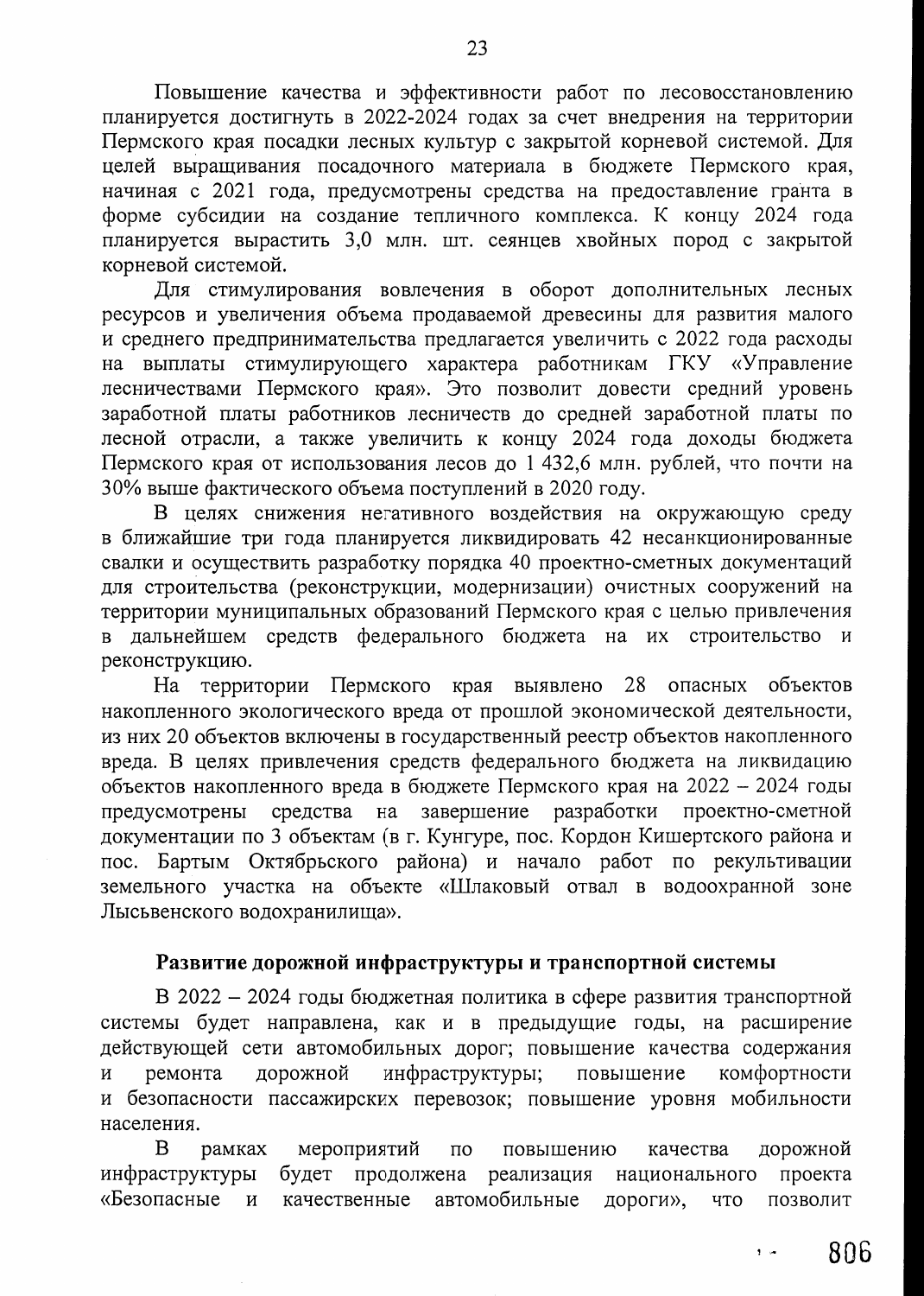существенно улучшить качество дорожной инфраструктуры в Пермской городской агломерации.

планируется Также привлечение средств федерального бюджета на строительство дорог до сельских населенных пунктов и на реализацию концессионного соглашения по строительству моста через р. Чусовая.

В следующем трехлетнем периоде планируется завершение 16 объектов автодорожного строительства. Среди них такие приоритетные объекты, как:

строительство а/д «Переход ул. Строителей - площадь Гайдара» с двумя автомобильными тоннелями под Транссибирской магистралью;

строительство моста через р. Чусовая;

реконструкция а/д «Пермь-Березники», «Березники - Соликамск»;

строительство дополнительного выезда с промышленного узла «Осенцы» г. Перми.

Будут продолжены работы по реконструкции ул. Соликамская г. Перми от ул. Первомайской до пл. Восстания с доведением числа полос движения до 4-х, строительством путепровода на пересечении железнодорожными путями, тротуаров, освещения, реализацией шумозащитных мероприятий, строительством системы ливневой канализации.

Продолжится строительство следующего этапа ул. Строителей от площади Гайдара до ул. Стахановская, а также реконструкция шоссе Космонавтов от ул. Архитектора Свиязева до моста через р. Мулянка включительно, со строительством транспортной развязки в двух уровнях на пересечении с ул. Промышленной и ул. Оверятской, и строительство перехода ул. Старцева - пр. Октябрят - ул. Целинная.

Продолжится проектирование мостового перехода через р. Кама, который позволит разгрузить существующие мостовые переходы, более равномерно распределить транспортные потоки между ними.

Одним из приоритетов на ближайшую перспективу является улучшение условий движения и повышение уровня безопасности дорожных условий в целях снижения дорожно-транспортного травматизма и смертности на дорогах.

В 2022-2024 годы на автомобильных дорогах планируется произвести установку и обустройство новых светофорных объектов и новых пешеходных переходов, а также внедрение интеллектуальной транспортной системы, предусматривающей управления автоматизацию процессов дорожным движением.

Для повышения качества сети муниципальных дорог продолжится субсидирование строительства и ремонта местных дорог - более 11 млрд рублей в трехлетнем периоде, порядка одной трети которых планируется направить на строительство (реконструкцию) дорог краевого центра, в том числе для реализации проекта «Пермь-300».

рамках реализации проекта  $\langle \sqrt{2} \text{N} \cdot \text{N} \cdot \text{N} \cdot \text{N} \cdot \text{N} \cdot \text{N} \cdot \text{N} \cdot \text{N} \cdot \text{N} \cdot \text{N} \cdot \text{N} \cdot \text{N} \cdot \text{N} \cdot \text{N} \cdot \text{N} \cdot \text{N} \cdot \text{N} \cdot \text{N} \cdot \text{N} \cdot \text{N} \cdot \text{N} \cdot \text{N} \cdot \text{N} \cdot \text{N} \cdot \text{N} \cdot \text{N} \cdot \text{N} \cdot \text{N} \cdot \text{N} \cdot \text{N} \cdot \text$ B планируется дальнейшее обновление подвижного состава для перевозок пассажиров на городских маршрутах - приобретение 15 трамваев, а также капитальный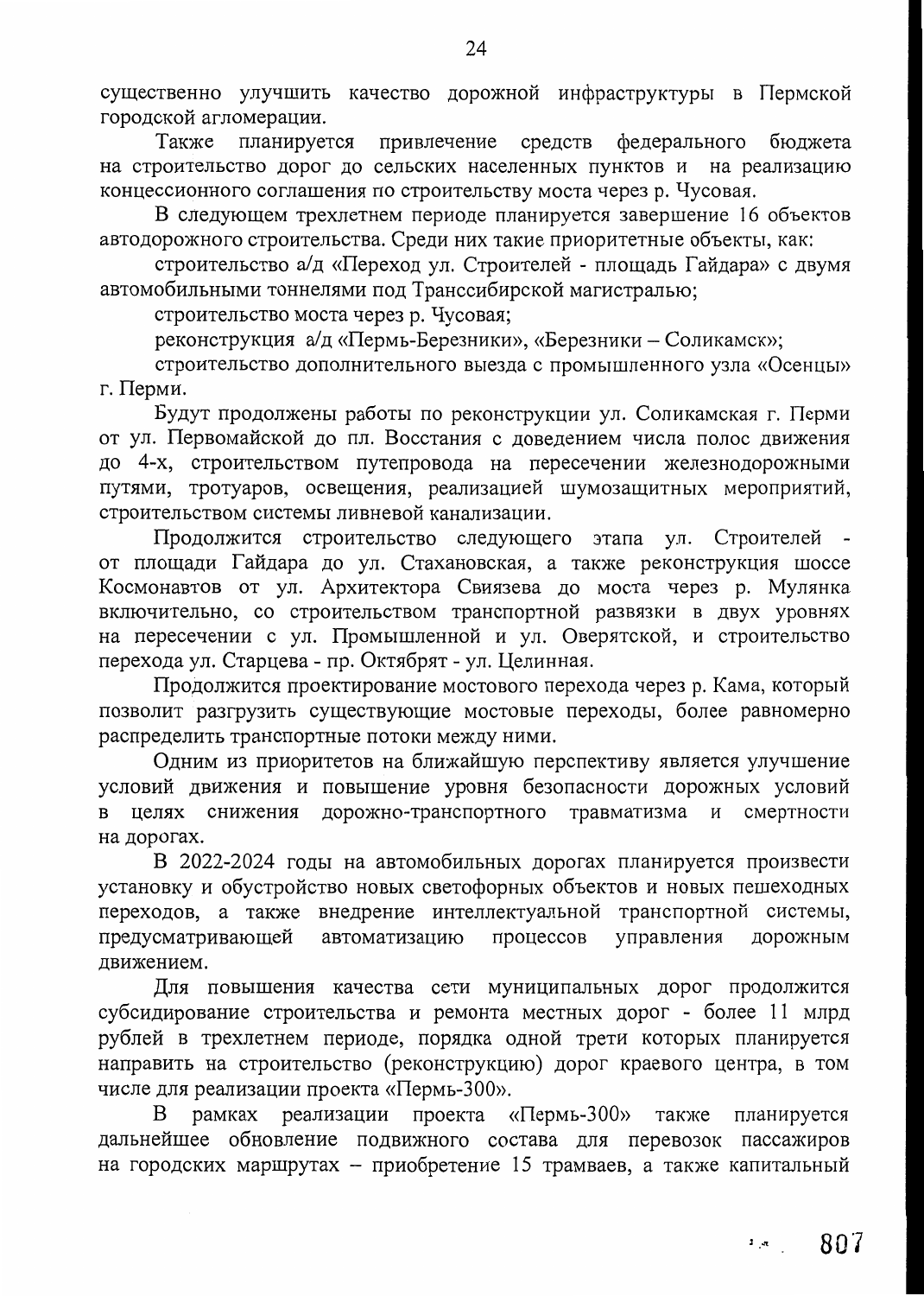контактно-кабельной ремонт трамвайных путей и сети городского электрического транспорта на паритетных началах с г. Пермь.

В целях повышения качества, комфортности и безопасности пассажирских внедрение новой транспортной модели перевозок будет продолжено Пермского автомобильным обслуживания населения края транспортом на межмуниципальных маршрутах, на примере опыта города Перми.

Из 172 маршрутов на новую схему транспортного обслуживания до конца 2021 года перейдут 33 маршрута, до конца 2022 года - еще 139 маршрутов.

субсидирование продолжено Будет перевозок пассажиров железнодорожным, воздушным и водным транспортом.

На пригородном железнодорожном транспорте по наиболее востребованным маршрутам до Кишерти и Верещагино, а с 1 сентября 2020 года до Краснокамска, курсирует электропоезд «Ласточка». С 2023 года планируется его запуск до микрорайона Закамска.

Расширится с 2022 года перечень субсидируемых совместно с федеральным бюджетом воздушных перевозок на 5 направлений - в Махачкалу, Омск, Мурманск Челябинск, сохранением субсидирования Астрахань,  $\mathbf H$  $\mathbf{c}$ действующих в 2021 году 12 маршрутов (в том числе до Праги).

На водном транспорте продолжится субсидирование перевозок пассажиров пригородным маршрутам,  $\Pi$ O которым отсутствует транспортное  $\overline{4}$ по обслуживание альтернативными видами транспорта.

На территории Пермского края также предусматривается развитие транспортной инфраструктуры железнодорожного и водного транспорта.

В рамках реализации проекта «Пермское наземное метро» планируется платформ высокого строительство для улучшения  $\overline{2}$ типа качества и эффективности транспортного обслуживания жителей г. Перми на маршрутах железнодорожного паритетных пригородного транспорта условиях на субсидирования из бюджета Пермского края и ОАО РЖД.

Продолжатся также работы по приведению в нормативное состояние пассажирских причалов Речного вокзала.

## Градостроительная и жилищная политика

В рамках реализации национального проекта «Жилье и городская среда» планируется значительный рост (на 51,3%) показателя по объемам жилищного строительства - с 1077 тыс. кв. м в 2020 году до 1 630 тыс. кв. м в 2030 году.

Начиная с 2021 года в целях сохранения темпов жилищного строительства, обеспечения его соответствующей инфраструктурой, а также реализации крупных проектов в дорожно-транспортной сфере, Правительством получение инфраструктурных Пермского края направлена заявка на бюджетных кредитов; прорабатываются вопросы по формированию портфеля проектов комплексного развития территорий жилой и нежилой застройки и незастроенной территории с последующей их реализацией. В сотрудничестве с АО «ДОМ.РФ» с использованием механизма инфраструктурных облигаций Прикамье планируется реализовать проект комплексной застройки В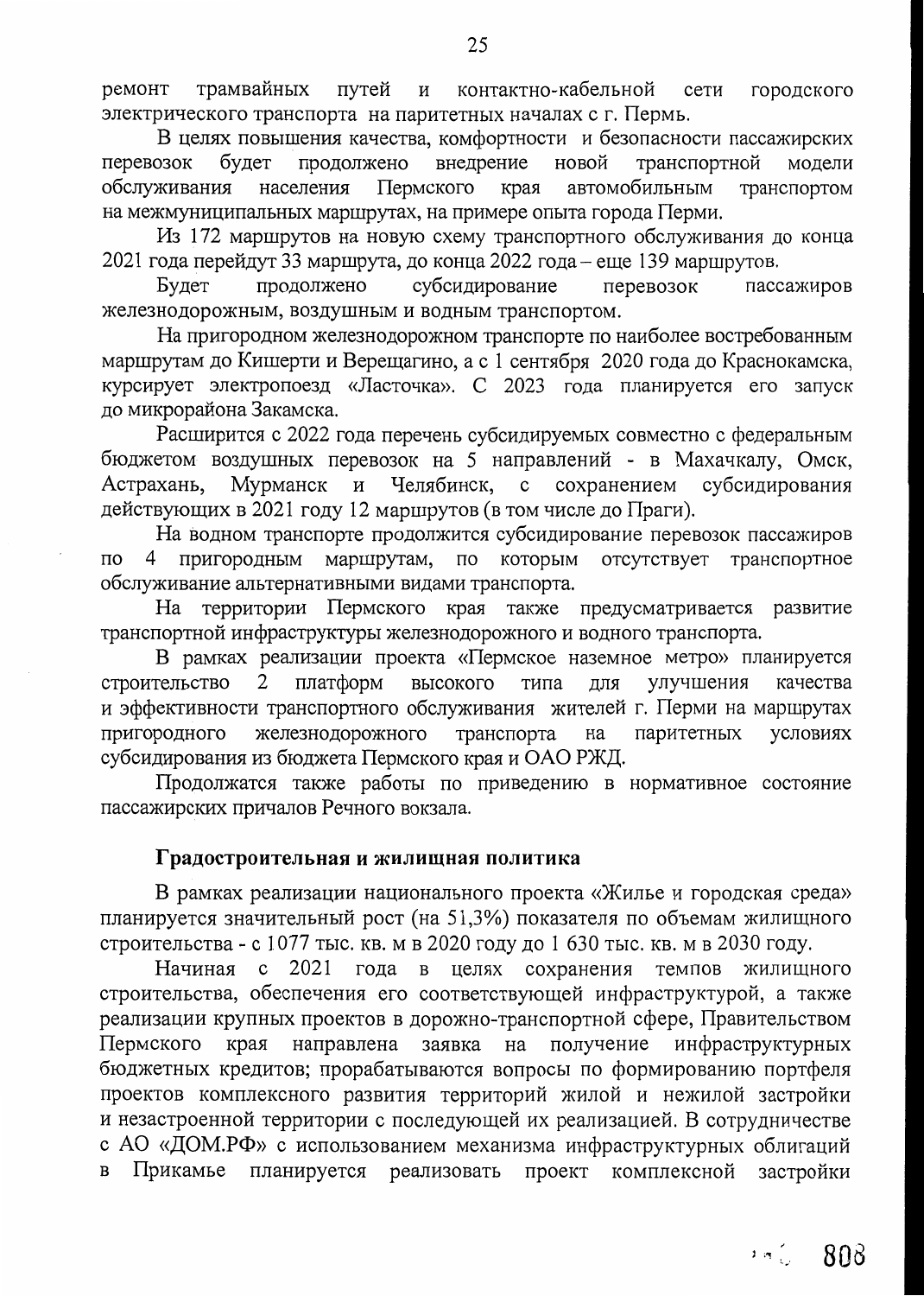территории в жилом районе микрорайона Новые Ляды Свердловского района города Перми.

Вопрос ликвидации аварийного жилищного фонда также остается одним из приоритетных в жилищной политике Пермского края. По состоянию на 1 января 2021 года жилищный фонд Пермского края, признанный аварийным и подлежащим сносу или реконструкции, составляет 811 тыс. кв. м.

В текущем году Пермский край принял на себя обязательство по ускоренному переселению граждан из аварийного жилищного фонда в рамках национального проекта и завершению мероприятий в срок до 31 декабря 2024 года, сократив тем самым срок реализации мероприятий нацпроекта на 1 год, всего за этот период будет расселено 294,75 тыс. кв. м жилья. Кроме того, в рамках регионального проекта будет расселено более 48,8 тыс. кв. м аварийного жилья, признанного аварийным после 1 января 2017 года.

Такой позволяет обеспечить подход комплексное освобождение от аварийного жилья территории и вовлечь в оборот земельные участки, ранее занятые аварийным жильем.

В ближайшей трехлетке будет продолжена работа по решению проблемы обманутых дольщиков. Всего в настоящее время в Единый реестр проблемных объектов в Пермском крае включено 56 многоквартирных домов, из которых восстановление пострадавших граждан с привлечением прав средств федерального и краевого бюджетов будет осуществлено в 47 домах. Всего на 2022-2024 годы будет задействовано в поддержке 39 объектов, из которых по 9 объектам планируется предоставление выплат (возмещения) и по 30 объектам будет осуществлено завершение строительства домов.

На территории края продолжится реализация программ по формированию комфортной городской среды, в рамках которой в предстоящем трехлетнем периоде будет благоустроено 625 общественных и 275 дворовых территорий. Кроме того, в рамках подготовки к празднованию 300-летия г. Перми продолжится реализация мероприятий по комплексному благоустройству города - будет завершено благоустройство эспланады и набережной Камы, набережной в Кировском районе, осуществлена архитектурная подсветка зданий, проведен капитальный ремонт фасадов многоквартирных домов и др.

В рамках проведенного конкурса лучших проектов создания комфортной городской среды, состоявшегося на уровне Российской Федерации, в 2022-2023 годах будут реализованы проекты «Шаховская набережная» в г. Лысьва и «Усолье. Регенерация культуры» в г. Березники.

С целью проведения ландшафтно-визуального и градостроительного анализа территории Пермского края, определения объемно-пространственных композиций муниципальных образований, районов, кварталов, в 2022 году планируется разработка единых стандартов благоустройства Пермского края (разработка дизайн-кода).

В целях создания условий для газификации объектов социальной сферы и повышения уровня газификации жилищного фонда будет продолжена работа по газификации населенных пунктов Пермского края, в том числе в рамках подписанной  $\Pi$ AO «Газпром» Программы развития газоснабжения  $\mathbf{C}$ 

 $3 - n$ 809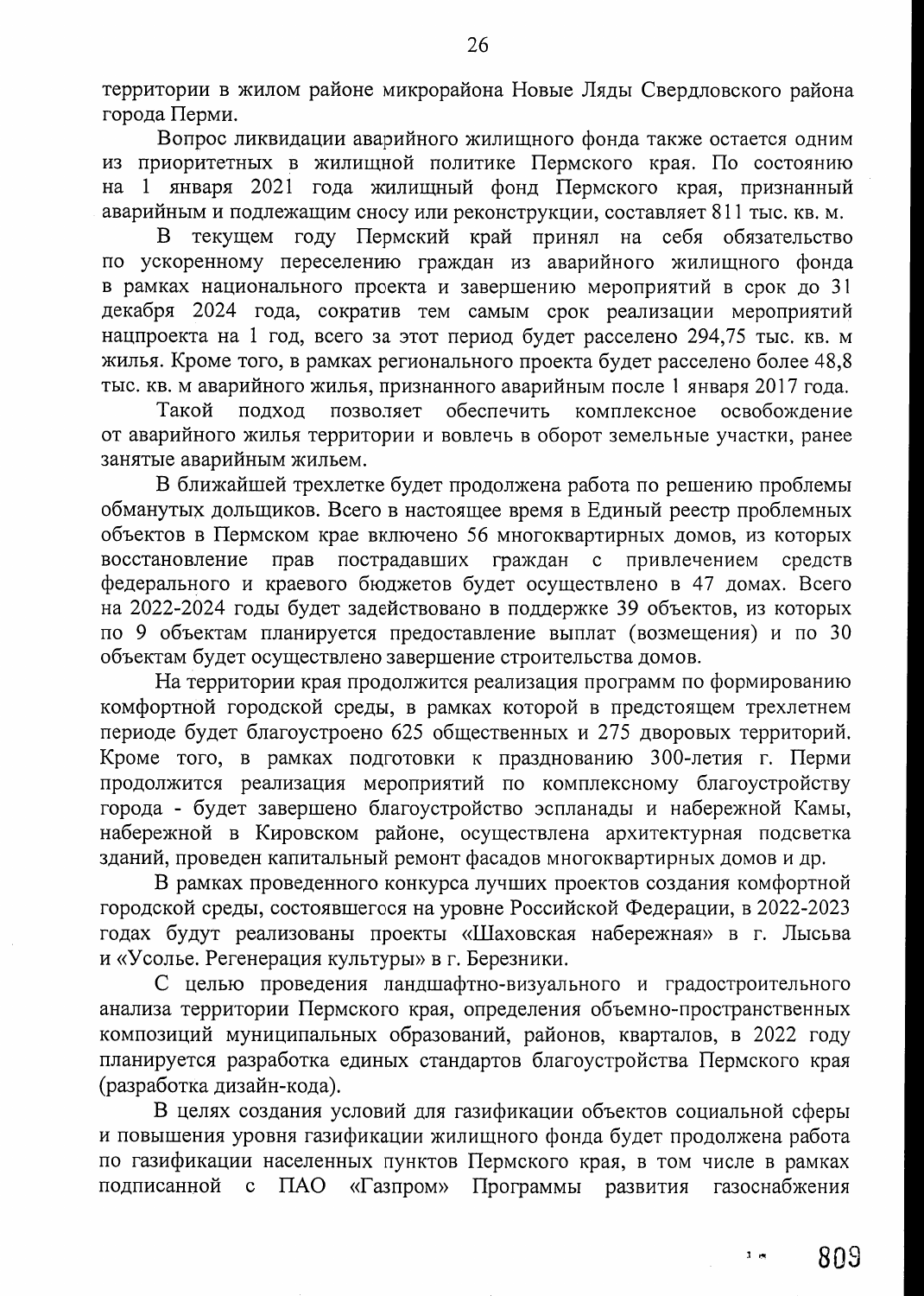и газификации Пермского края, согласно которой с 2021 по 2025 годы планируется строительство около 400 км распределительных газопроводов в 78 населенных пунктах Пермского края, в том числе в 2022-2024 годах - 310 км газопроводов.

### Межбюджетные отношения

Бюджетная политика в сфере межбюджетных отношений на 2022-2024 годы направлена на сохранение сбалансированных бюджетов муниципальных образований Пермского края.

Ведущая роль  $\mathbf{B}$ оказании финансовой поддержки бюджетов муниципальных образований отведена дотации на выравнивание бюджетной обеспеченности.

Предложенное на 2022 год распределение дотации на выравнивание бюджетной обеспеченности муниципальных районов, муниципальных округов, городских округов позволит сократить различия в бюджетной обеспеченности муниципалитетов с 7,0 раза до 1,3 раза.

При проведении межбюджетного регулирования на 2022-2024 годы сохранена практика не взимания «отрицательных трансфертов», как возможных формирования общего объема дотации на источников выравнивание бюджетной обеспеченности муниципальных образований.

Полномочие по выравниванию поселений с краевого уровня продолжат исполняться посредством передачи субвенций муниципальным районам.

Для обеспечения сбалансированности местных бюджетов продлевается предоставление 2022 году бюджетам муниципальных районов,  $\, {\bf B} \,$ муниципальных и городских округов Пермского края дотации в целях компенсации выпадающих доходов в связи с отменой на федеральном уровне единого налога на вмененный доход с 2021 года.

Предоставление финансовой помощи из краевого бюджета позволит обеспечить рост расчетных бюджетов муниципальных образований 2022 года по отношению к 2021 году в среднем на 9,9%, это выше уровня инфляции в регионе на 5,9 п.п.

Ранее переданные с краевого уровня налоги: налог на доходы физических лиц, транспортный налог сохранятся в доходах муниципальных образований Пермского края без изменения размеров нормативов отчислений.

При межбюджетном регулировании на 2022-2024 годы в рамках стимулирования муниципальных образований к росту собственных доходов возобновляется предоставление стимулирующих дотаций.

Кроме того, в целях повышения заинтересованности органов местного самоуправления к увеличению поступлений от налога на доходы физических лиц продолжена практика замещения дотаций на выравнивание бюджетной обеспеченности муниципальных образований дополнительными нормативами отчислений от налога на доходы физических лиц.

В целях создания условий для непосредственного участия граждан в решении вопросов местного значения в 2022-2024 годы будет продолжена работа по реализации механизмов поддержки местных инициатив. В частности,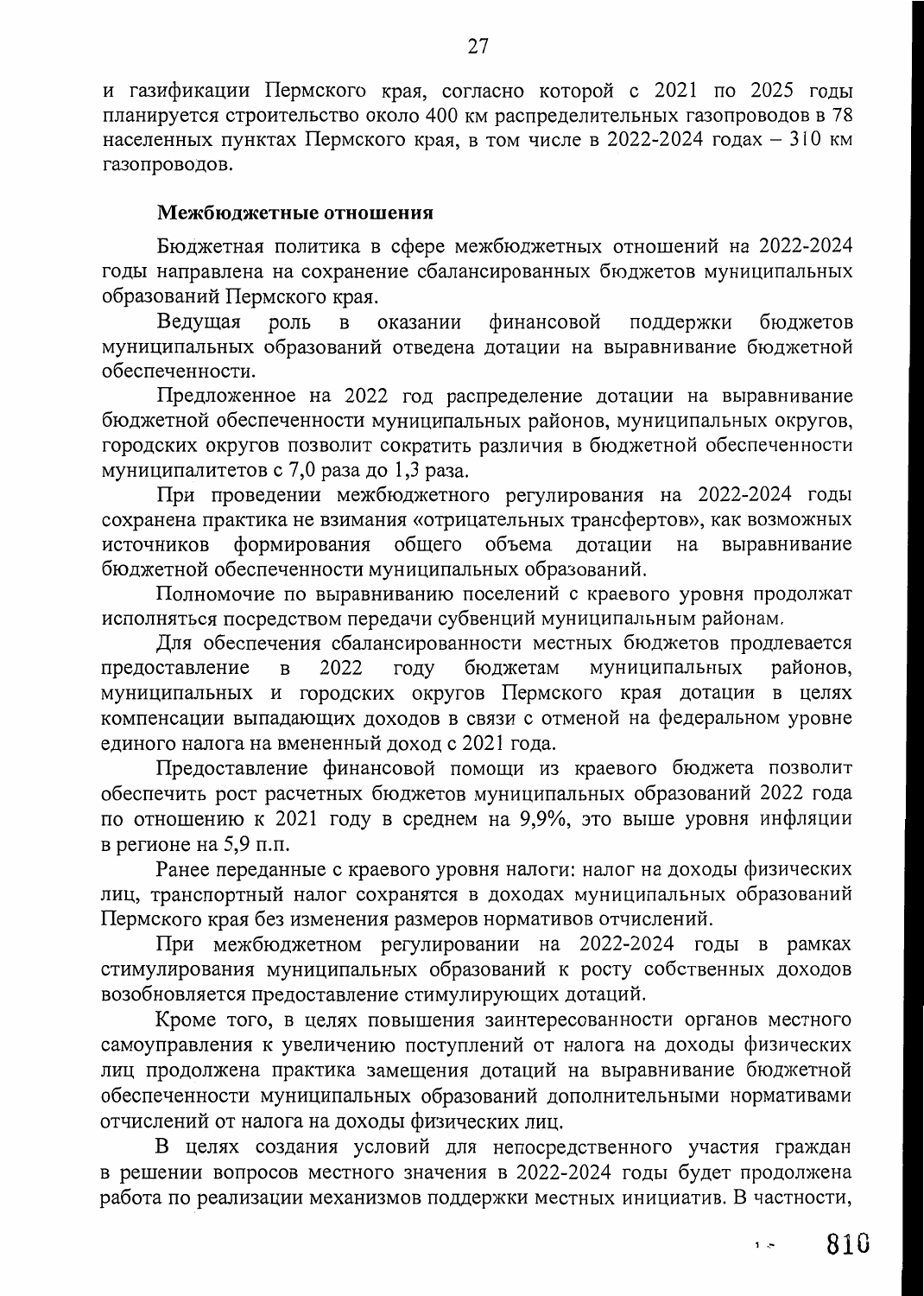путем активизации проведения сходов граждан и местных референдумов на территории Пермского края - продолжится субсидирование мероприятий, осуществляемых с участием средств самообложения граждан, которое успешно реализуется с 2011 года.

Законом края Кроме того, соответствии  $\mathbf{c}$ Пермского  $\mathbf{B}$ от 02 июня 2016 года № 654-ПК «О реализации проектов инициативного бюджетирования в Пермском крае» продолжится реализация концепции софинансированию проектов инициативного бюджетирования, по в соответствии с которой жителям края, старостам сельских населенных территориальному общественному самоуправлению И (TOC) ПУНКТОВ предоставлено право непосредственного участия в определении приоритетных распределении бюджетных средств направлений, И осуществлении общественного контроля за реализацией проектов.

Одним из приоритетных направлений развития местного самоуправления в Пермском крае является формирование эффективной системы местного самоуправления. Для этого с 2018 г. в Пермском крае осуществляется преобразование муниципальных образований.

Целью преобразования является повышение эффективности и качества муниципального управления, что приводит к росту уровня благосостояния улучшению населения. Задача территории, качества жизни органов государственной власти Пермского края – оказать поддержку преобразованным муниципальным образованиям, помочь им решить накопившиеся за долгие годы проблемы.

За период 2018 - 2021 годы в Пермском крае образованы 20 городских округов и 19 муниципальных округов. В результате процедур укрупнения количество муниципальных образований уменьшилось на 275: с 337 до 62 (на 2022 год насчитывается 25 городских округов и 19 муниципальных округов, 1 район, 17 сельских поселений).

Преобразованным территориям оказывается значительная финансовая рамках Закона Пермского края поддержка из краевого бюджета. В от 28 февраля 2018 г. № 191-ПК «О финансовом обеспечении в связи муниципальных образований отдельными видами преобразования в Пермском крае» предусмотрены следующие формы поддержки:

1) субсидии на реализацию программ развития преобразованных муниципальных образований. Данные субсидии предоставляются ежегодно в течение трех лет на реализацию программ развития преобразованных территорий;

ранее замещавшим 2) пособие лицам, отдельные денежное муниципальные должности, должности муниципальной службы.

Помимо мер, предусмотренных Законом № 191-ПК, дополнительной поддержкой преобразованных территорий является увеличение дорожного фонда Пермского края (для преобразованных муниципалитетов объем денежных средств из дорожного фонда Пермского края на три года увеличен практически в 2 раза).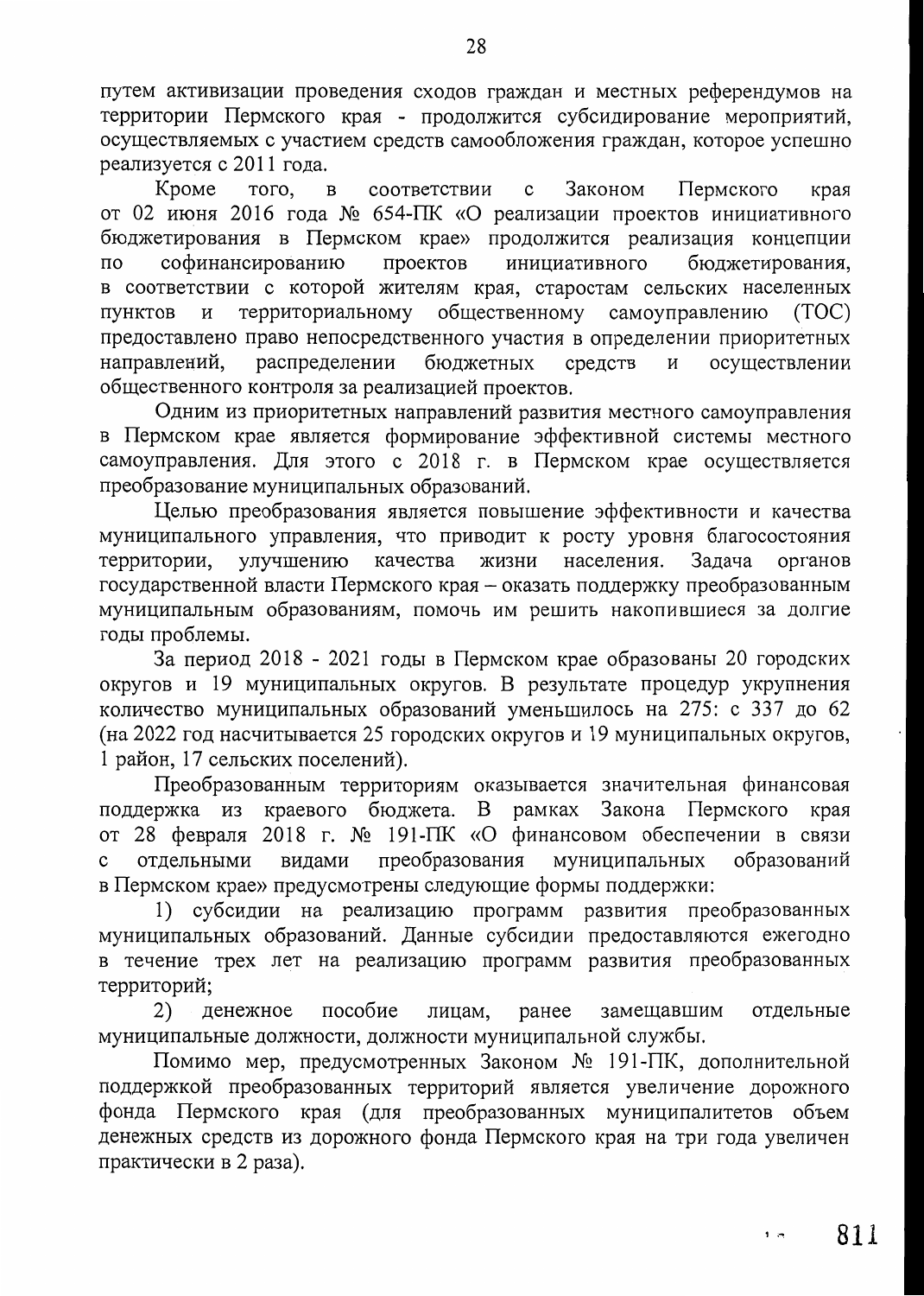#### Цифровизация государственного управления

Одним из приоритетных направлений развития экономики Пермского края является продолжение процессов цифровизации сектора государственного управления.

развития данного направления является создание условий Целью для ускоренного развития экономики и общества в Пермском крае на основе масштабного распространения информационных разработки И и телекоммуникационных технологий и услуг, что позволит обеспечить в 2024 году включение Пермского края в число лидеров Российской Федерации по уровню развития информационно-коммуникационного сектора.

осуществляться Достижение цели будет путем определения долгосрочных направлений развития отрасли информационных технологий и связи в Пермском крае, формирования единых принципов внедрения информационно-коммуникационных сферы технологий **BO BCC** жизнедеятельности Пермского края.

рамках данного направления планируется продолжить работу B по внедрению и интеграции централизованных платформ для исполнения и планирования бюджета, управления финансово-хозяйственной и закупочной деятельностью, развитию информационно-аналитической системы доступности обеспечению здравоохранения, получения мониторинга государственных и муниципальных услуг по принципу «одного окна», развитию Единой централизованной сервисной платформы государственных и муниципальных услуг Пермского края, оказанию услуг по обеспечению доступности населения услуг подвижной радиотелефонной связи в населенных пунктах, выполнению работ по модернизации Единой автоматизированной «Социальный регистр населения», информационной системы поставке технических средств для учреждений здравоохранения Пермского края, развитию Электронной Пермской Образовательной Системы.

Одним из приоритетных направлений развития цифровизации процессов в Пермском крае является развитие стратегии цифровой трансформации одного из национальных целей развития Российской Федерации на период до 2030 года, закрепленной в указе Президента России. В ее рамках предусматривается, в частности, достижение «цифровой зрелости» ключевых отраслей экономики и социальной сферы, в том числе здравоохранения и образования, а также государственного управления, увеличение доли массовых социально значимых услуг, доступных в электронном виде и т.д. Одним из ключевых направлений в достижении национальной цели является развитие искусственного интеллекта.

В рамках стратегии цифровизация в Пермском крае должна охватить такие сферы, как торговля И предпринимательство, экология и природопользование, физическая культура и спорт, промышленность, сельское хозяйство, культура, энергетическая инфраструктура, массовые коммуникации и СМИ, информационные технологии, туризм и молодежная политика.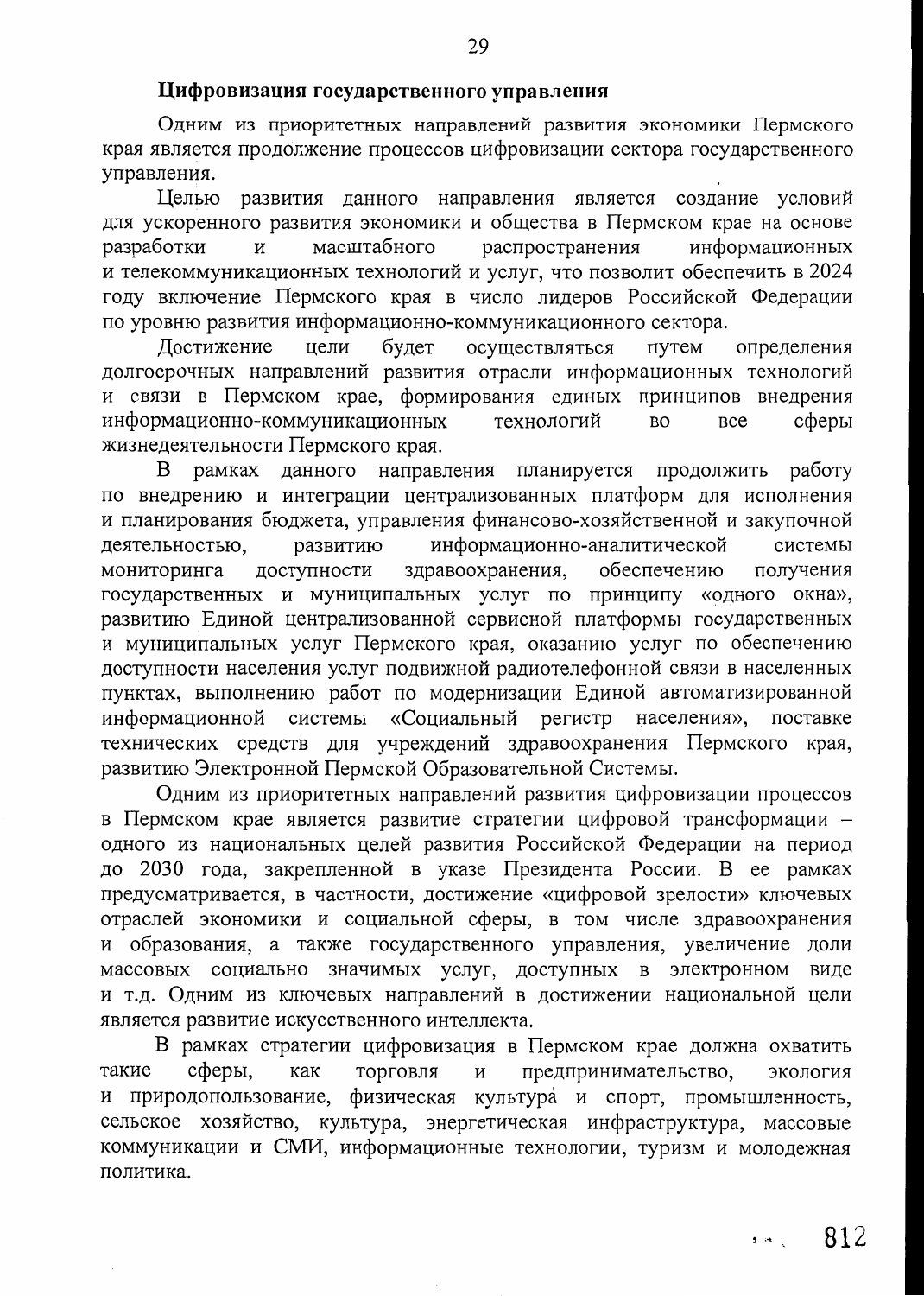### Долговая политика

Долговая политика Пермского края будет направлена на оптимизацию структуры государственного долга и минимизацию расходов на обслуживание государственного долга Пермского края.

В настоящее время проводится работа по привлечению в бюджет Пермского края заемных ресурсов из федерального бюджета в рамках эффективного инструмента реализации инфраструктурного меню инфраструктурных проектов, озвученного в Послании Президента Российской Федерации. Пермским краем направлена заявка в федеральные органы исполнительной власти на получение в 2022 - 2023 годах порядка 8,0 млрд рублей инфраструктурного кредита на срок до 15 лет под 3,0 % годовых.

кредитов кредитных организаций, Привлечение как  $\mathbf{M}$ прежде, планируется осуществлять в минимальном объеме в рамках возобновляемых кредитных линий по ставкам не более уровня ключевой ставки, установленного Центральным банком Российской Федерации, увеличенного на 1% годовых.

В целях привлечения заемных средств на долгосрочный период предусматривается выпуск облигационных займов Пермского края.

бюджет Пермского долговой нагрузки на Для снижения края концессионных предусмотрено заключение и реализация соглашений, позволяющих привлекать внебюджетные источники и средства федерального бюджета для реализации инвестиционных проектов, что приведет к ускорению сроков их реализации, экономии средств бюджета Пермского края в очередном финансовом году и на плановый период.

В период 2022 - 2024 годов размер государственного долга Пермского края не превысит уровень, установленный Бюджетным кодексом Российской Федерации. Планируемый объем долга на 1 января 2023 года составит 50,3 млрд рублей или 35,3% от объема налоговых и неналоговых доходов бюджета, на 1 января 2024 года - 64,9 млрд рублей (43,7%), на 1 января 2025 года - 68,7 млрд рублей (43,4%).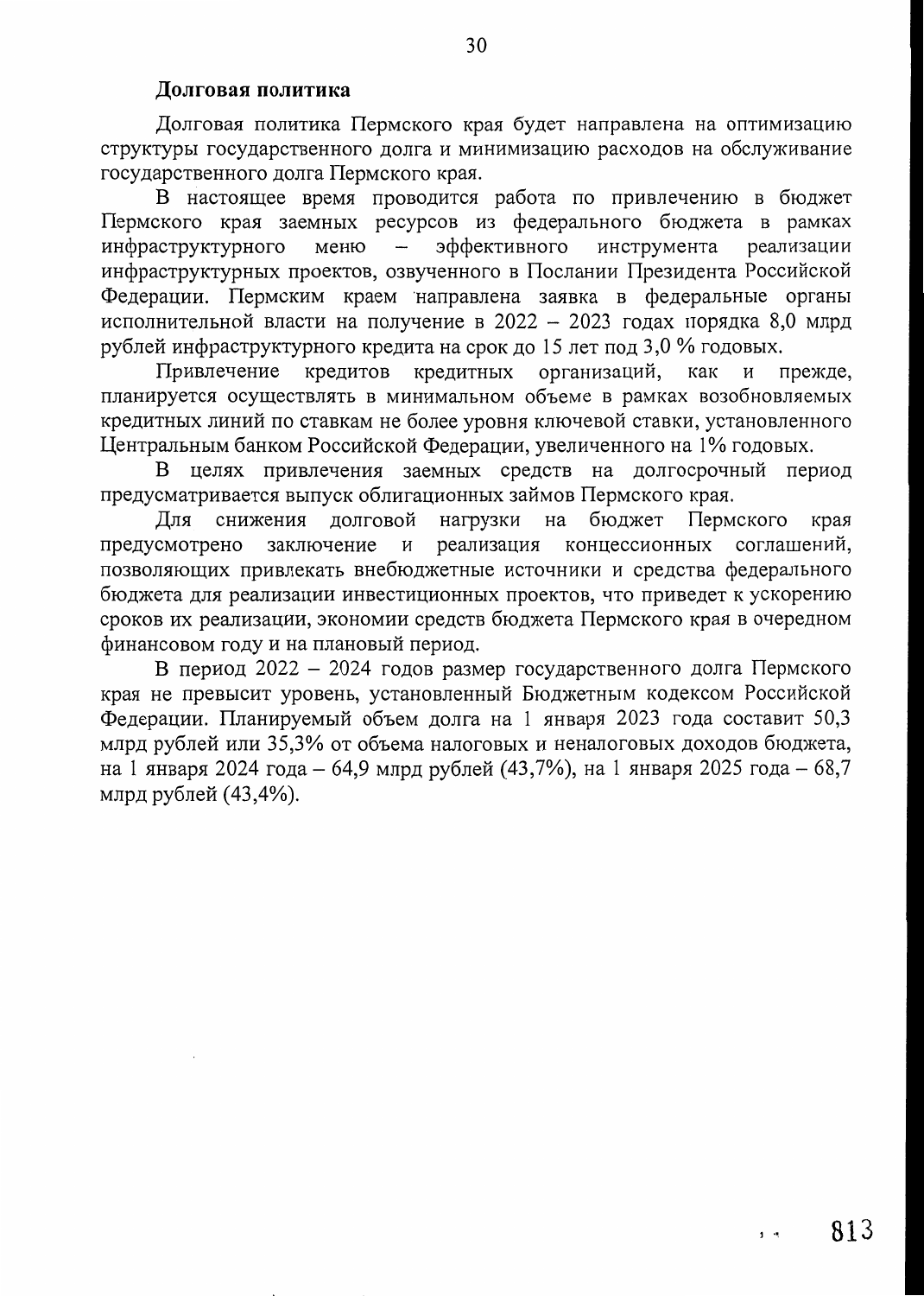# ОСНОВНЫЕ НАПРАВЛЕНИЯ НАЛОГОВОЙ ПОЛИТИКИ ПЕРМСКОГО КРАЯ

### на 2022 год и на плановый период 2023 и 2024 годов

Основные направления налоговой политики Пермского края на 2022 год и на плановый период 2023 и 2024 годов (далее - Основные направления налоговой политики) разработаны в соответствии с Законом Пермского края от 12 октября 2007 года № 111-ПК «О бюджетном процессе в Пермском крае».

Целью Основных направлений налоговой политики является определение условий, учитываемых при составлении проекта бюджета Пермского края 2022 год и на плановый период 2023 и 2024 годов, подходов на к его формированию, основных характеристик и прогнозируемых параметров.

Основные направления налоговой политики учитывают экономическую ситуацию и тенденции в Российской Федерации и Пермском крае, направлены на поддержку предприятий и граждан Пермского края путем донастройки налоговой системы Пермского края учетом текущей социально- $\mathbf{C}$ экономической ситуации и обеспечение устойчивости доходной части бюджета Пермского края.

## Итоги реализации налоговой политики в Пермском крае в 2020 году - первом полугодии 2021 года

В 2020 году и текущем периоде 2021 условия реализации налоговой политики принципиально изменились ввиду распространения новой коронавирусной инфекции COVID-19. В этой связи налоговая политика в этот период была ориентирована прежде всего на содействие борьбе с пандемией и ее последствиями посредством создания условий для быстрого восстановления экономики Пермского края с минимальными потерями для налогового потенциала региона.

Принятые антикризисные меры поддержки были ориентированы на: поддержку МСП как наиболее уязвимого сегмента бизнеса; поддержку отраслей и компаний, где деятельность временно приостанавливалась; поддержку доходов граждан.

В 2020 году в целях повышения инвестиционной привлекательности Пермского края и стимулирования инвестиционной деятельности реализованы следующие инструменты поддержки инвесторов.

С 1 января 2020 года на территории Пермского края действует инвестиционный налоговый вычет по налогу на прибыль организаций, который позволяет налогоплательщикам снижать налог на прибыль организаций на инвестиции в создание или приобретение основных средств. Размер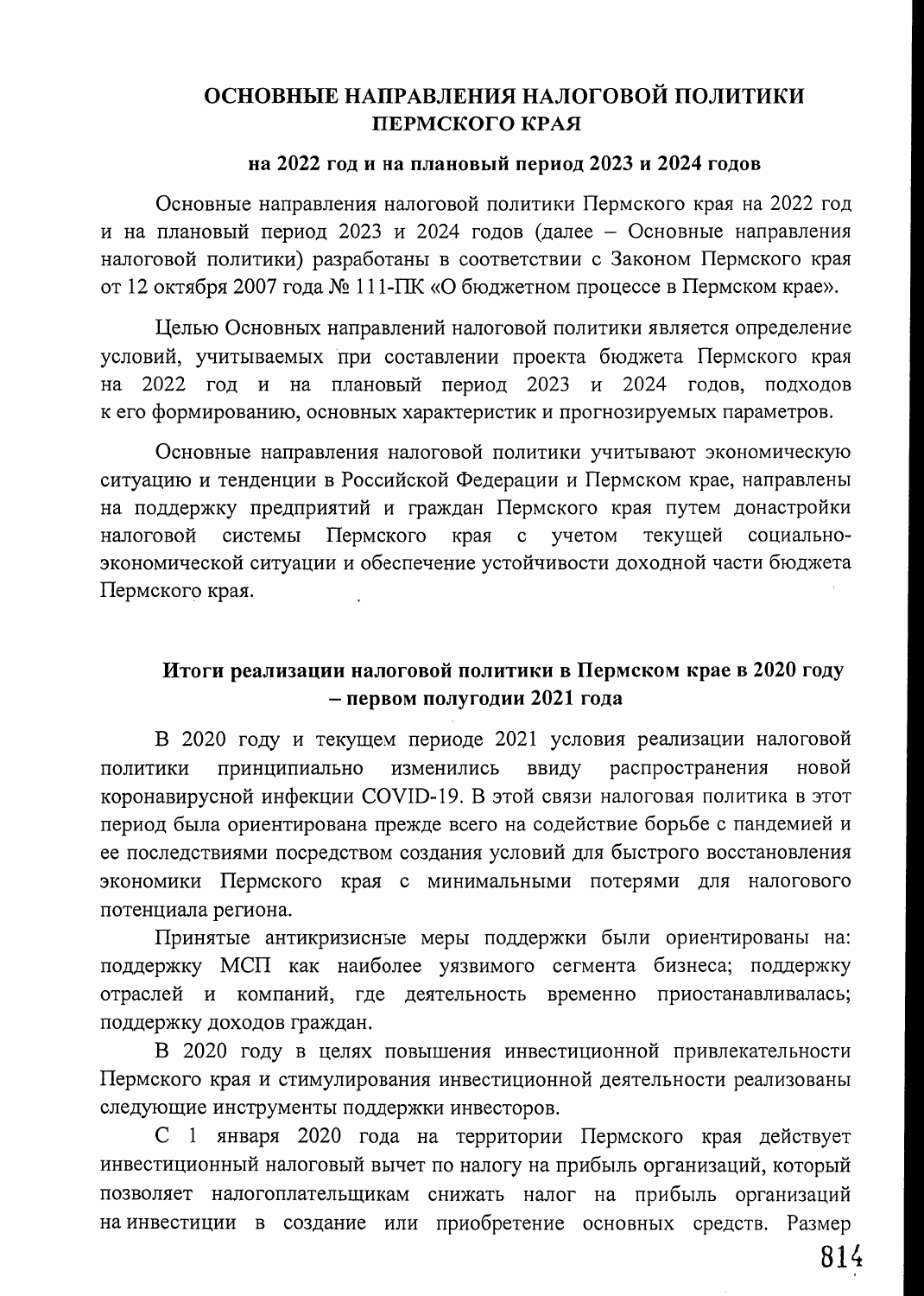инвестиционного налогового вычета для всех типов инвестиционных проектов может составлять до 60% расходов (50% расходов - из региональной части налога на прибыль организаций, 10% расходов – из федеральной части). В 2021 применения дополнительно были расширены возможности году позволившие инвестиционного налогового вычета, увеличить круг налогоплательщиков, которые могут им воспользоваться. В первом полугодии 2021 года инвестиционный налоговый вычет применен 1 налогоплательщиком, при этом всего по проекту планируется инвестиций на сумму 19,4 млрд рублей.

2020 был механизм, предоставляющий Также  $\mathbf B$ ГОДУ введен налогоплательщикам, реализующим региональные инвестиционные проекты на территории Пермского края с 1 января 2020 года, право снизить ставку по налогу на прибыль организаций с 20 до 10%.

С 2020 года в перечень торговых и офисных объектов, в отношении которых налоговая база определяется как их кадастровая стоимость (далее -Перечень), включаются объекты, площадь которых превышает 300 кв. м (ранее - свыше 1000 кв. м в городских округах Пермского края и свыше 300 кв. м в муниципальных районах Пермского края). В результате принятых изменений прирост поступлений в 2020 году в сравнении с 2019 годом составил 277,7 млн рублей.

В связи с распространением новой коронавирусной инфекции COVID-19 на территории Пермского края в 2020 году введены следующие налоговые меры поддержки:

предоставление пониженных налоговых ставок по упрощенной системе налогообложения (далее - УСН) (1% по объекту налогообложения «Доходы», 5% по объекту налогообложения «Доходы-Расходы») на 2020 год для налогоплательщиков, осуществляющих деятельность в отраслях, наиболее пострадавших от распространения новой коронавирусной инфекции COVID-19 (далее – региональный перечень пострадавших видов деятельности);

предоставление пониженных налоговых ставок по УСН (1% по объекту налогообложения «Доходы», 5% по объекту налогообложения «Доходы-Расходы») на 2020 год для налогоплательщиков-собственников торгово-офисной недвижимости, облагаемой от кадастровой стоимости, ведущих деятельность в сфере аренды и управления собственным или арендованным нежилым недвижимым имуществом;

установление стоимости патента на патентной системе налогообложения (далее –  $\Pi$ CH $)$  в размере 1 рубль 2020 год на предпринимателей, для индивидуальных осуществляющих деятельность в отраслях, внесенных в региональный перечень пострадавших ВИДОВ деятельности;

снижение суммы налога на имущество организаций до 50% в отношении торгово-офисной недвижимости в случае снижения суммы

2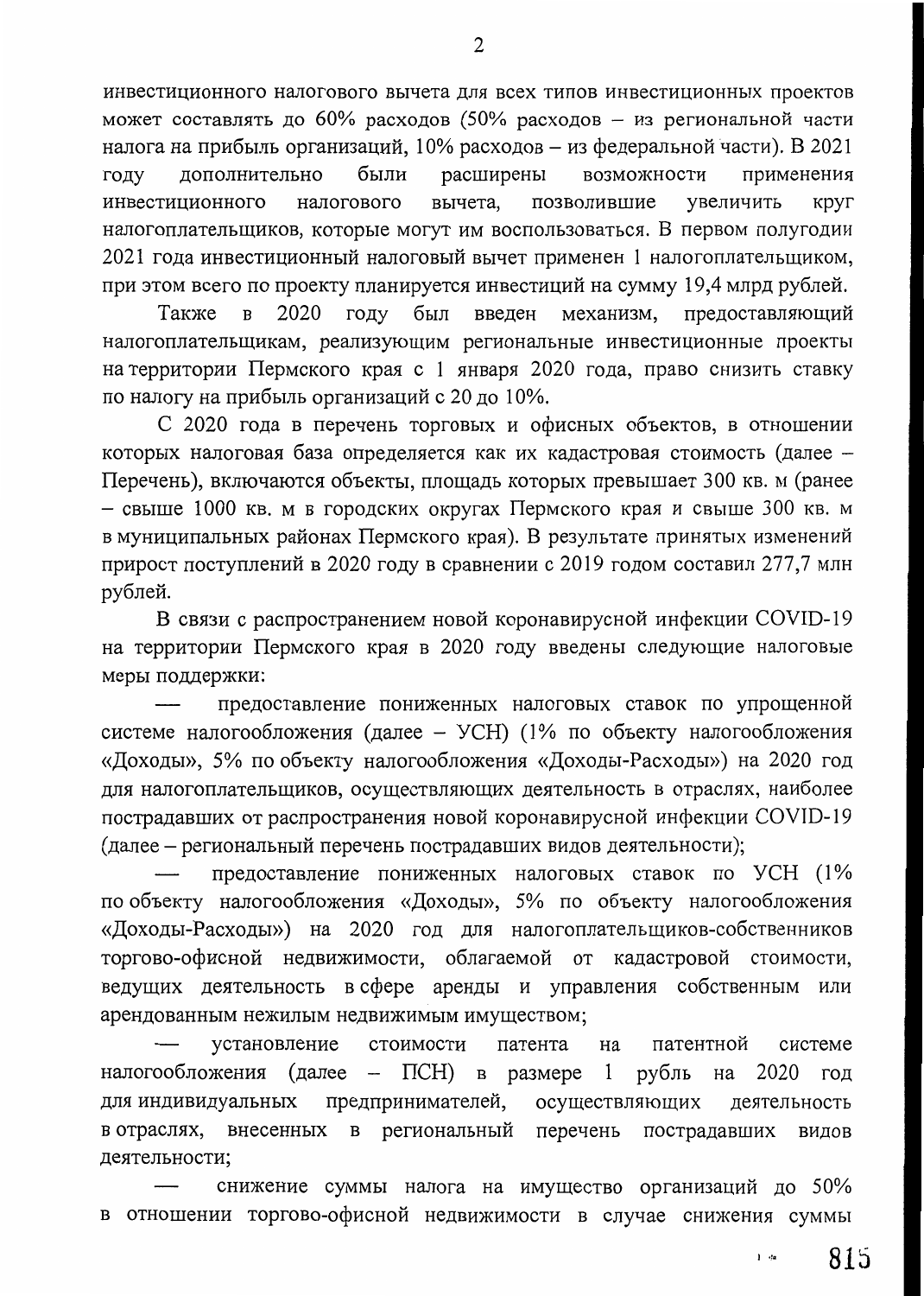арендной платы арендатору, являющемуся субъектом малого и среднего предпринимательства (далее - МСП) и ведущему деятельность в отраслях, внесенных в региональный перечень пострадавших видов деятельности, на 2020 год;

снижение суммы налога на имущество организаций на 50% для собственников крупных торговых центров площадью свыше 5 000 кв. м на 2020 год;

(налог перенос сроков уплаты имущественных налогов на имущество организаций, транспортный и земельный налоги) и налога,  $\overline{B}$ связи  $\mathbf{c}$ применением YCH, для налогоплательщиков, взимаемого осуществляющих деятельность в отраслях, внесенных в региональный перечень пострадавших видов деятельности, за I квартал - до 1 ноября 2020 года, за II квартал - до 30 декабря 2020 года;

отсрочка сроком на 6 месяцев, рассрочка сроком на 9 месяцев по уплате авансовых платежей за I, II, III кварталы 2020 года по налогу на имущество организаций и транспортному налогу для организаций субъектов МСП и автономных некоммерческих организаций, чей вид деятельности не включен в перечень отраслей российской экономики, в наибольшей степени пострадавших в условиях ухудшения ситуации в результате распространения новой коронавирусной инфекции COVID-19, утвержденный Постановлением Правительства Российской Федерации от 3 апреля 2020 года № 434 «Об утверждении перечня отраслей российской экономики, внаибольшей степени пострадавших в условиях ухудшения ситуации в результате распространения новой коронавирусной инфекции», но входит в региональный перечень пострадавших видов деятельности;

отсрочка сроком от 3 месяцев до 1 года по уплате налога на имущество организаций, земельного налога и авансовых платежей по таким налогам за 2020 год, налога на имущество физических лиц за 2019 год для собственников торговых объектов, предоставивших отсрочку уплаты арендной платы по договорам аренды.

В результате предоставления перечисленных налоговых мер поддержки по УСН, ПСН и налогу на имущество организаций объем выпадающих доходов консолидированного бюджета Пермского края за 2020 год составил 1,99 млрд рублей.

С 1 января 2020 года на территории 44 из 46 муниципальных образований Пермского края, а с 1 января 2021 года на территории 2 остальных муниципальных образований отменен специальный налоговый режим в виде единого налога на вмененный доход (далее - ЕНВД). В результате отмены ЕНВД налоговый потенциал по УСН и ПСН увеличился, однако не был достигнут полной  $\, {\bf B}$ мере  $\, {\bf B}$ связи доходами с выпадающими от предоставленных мер поддержки.

3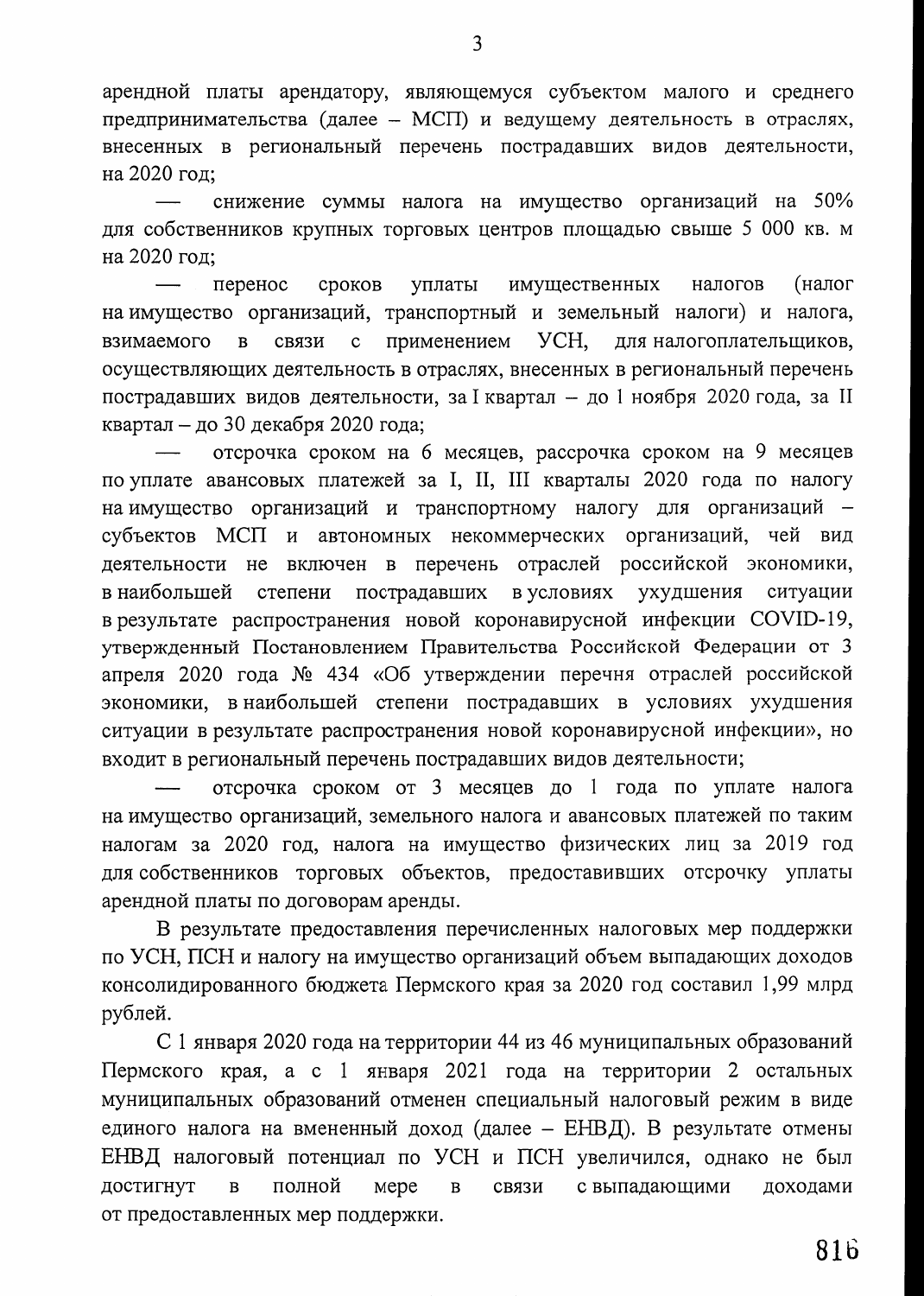Продолжается работа по совершенствованию системы налоговых расходов Пермского края.

С 2021 года прекратила действие пониженная ставка по налогу на прибыль организаций, осуществляющих капитальные вложения. Ожидаемый прирост налоговых поступлений от отмены пониженных ставок оценивается в размере 1 172 млн рублей.

 $\mathbf{B}$ целях поддержки  $\mathbf{M}$ стимулирования развития деятельности по обращению с твердыми коммунальными отходами (далее - ТКО) с 1 января 2020 года введена в действие пониженная (0%) ставка налога на прибыль организаций, которым присвоен статус регионального оператора по обращению с ТКО. Объем выпадающих доходов в 2020 году от применения пониженной ставки составил 144,3 млн рублей.

С 2020 года введена в действие льгота в виде пониженной (25%) суммы налога на имущество организаций в отношении объектов недвижимости, включенных в Перечень и используемых для производственной деятельности. Объем выпадающих доходов в 2020 году по данной пониженной ставке составил 3,35 млн рублей.

В 2020 году отменена пониженная ставка по налогу на имущество реализующих «приоритетные проекты» организаций, инвестиционные на территории Пермского края.

С 2020 года действуют пониженные ставки по УСН для резидентов технопарков в сфере высоких технологий и индустриальных (промышленных) парков. Льготы направлены на стимулирование развития промышленности Пермского края. В 2020 году пониженными ставками воспользовались 14 налогоплательщиков, объем выпадающих доходов составил 23 млн рублей.

В 2021 году Правительство Пермского края продолжает оказывать поддержку региональным предпринимателям.

В целях восстановления экономики от последствий распространения новой коронавирусной инфекции COVID-19 на 2021 год продлены пониженные ставки по УСН (1% по объекту налогообложения «Доходы», 5% по объекту налогообложения «Доходы-Расходы») для налогоплательщиков, осуществляющих деятельность в следующих сферах: непродовольственная торговля, общественное питание, гостиничный бизнес, туризм, отдых и развлечения.

Также было продлено действие налоговой ставки в размере 0% для впервые зарегистрированных индивидуальных предпринимателей, применяющих УСН или ПСН и осуществляющих предпринимательскую деятельность в отдельных отраслях экономики, до 2023 года включительно.

В целях поддержки собственников торговых объектов (помещений), которые пострадали в связи с введением ограничений ввиду распространения новой коронавирусной инфекции COVID-19, на 2021 год сохранена ставка

 $\overline{4}$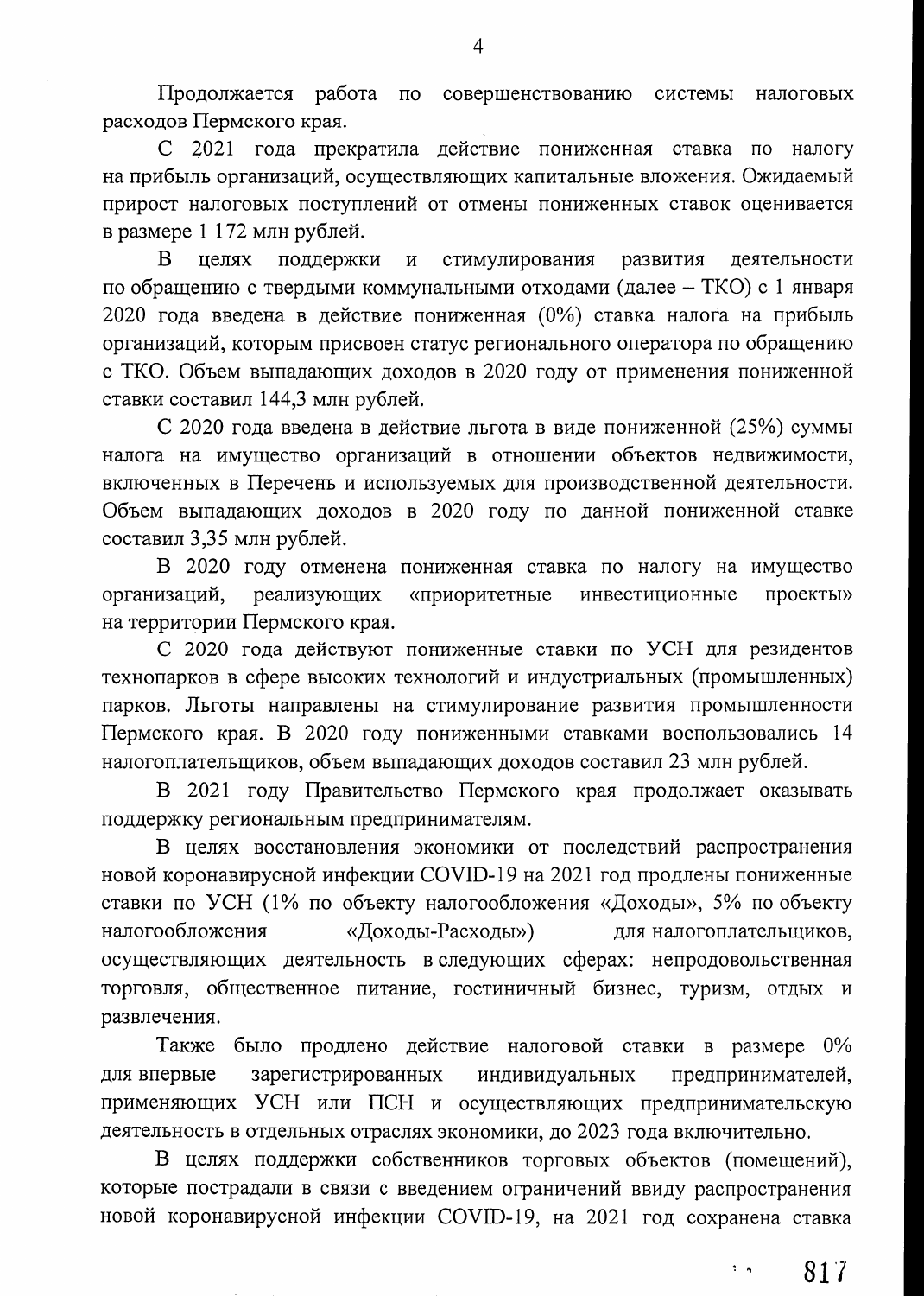по налогу на имущество организаций в отношении объектов недвижимости, включенных в Перечень, на уровне 2020 года в размере 1,6%.

В 2021 году уточнен перечень видов предпринимательской деятельности, в отношении которых может применяться ПСН, а также сохранена действующая стоимость патентов в Пермском крае.

На 2021 год сохранена стоимость патента для иностранных граждан, осуществляющих трудовую деятельность по найму в Российской Федерации на основании патента, в связи с установлением коэффициента, отражающего региональные особенности рынка труда, в размере, сопоставимом с уровнем 2020 года.

## Основные направления налоговой политики Пермского края на 2022 год и на плановый период 2023 и 2024 годов

В 2022-2024 годы в сфере налоговой политики Пермского края предусматриваются следующие приоритетные направления:

совершенствование параметров специальных налоговых режимов в Пермском крае;

эффективности повышение системы налоговых льгот, освобождений и иных преференций посредством ежегодного проведения оценки эффективности налоговых расходов Пермского края;

совершенствование налогообложения недвижимого имущества в Пермском крае;

корректировка параметров транспортного налога, в том числе освобождению электромобилей от уплаты внесение предложений по транспортного налога;

стимулирования инвестиционной корректировка механизмов активности в Пермском крае;

межведомственное взаимодействие Правительства Пермского края с Управлением федеральной налоговой службы по Пермскому краю (далее -УФНС России по Пермскому краю) в целях повышения налоговых доходов консолидированного бюджета Пермского края;

мониторинг и анализ решений федеральных исполнительных органов власти, влияющих на доходы консолидированного бюджета Пермского края;

проведение анализа и установление коэффициента, отражающего региональные особенности рынка труда в Пермском крае, для целей расчёта стоимости патента для трудовых мигрантов с учетом социально-экономической ситуации в Пермском крае.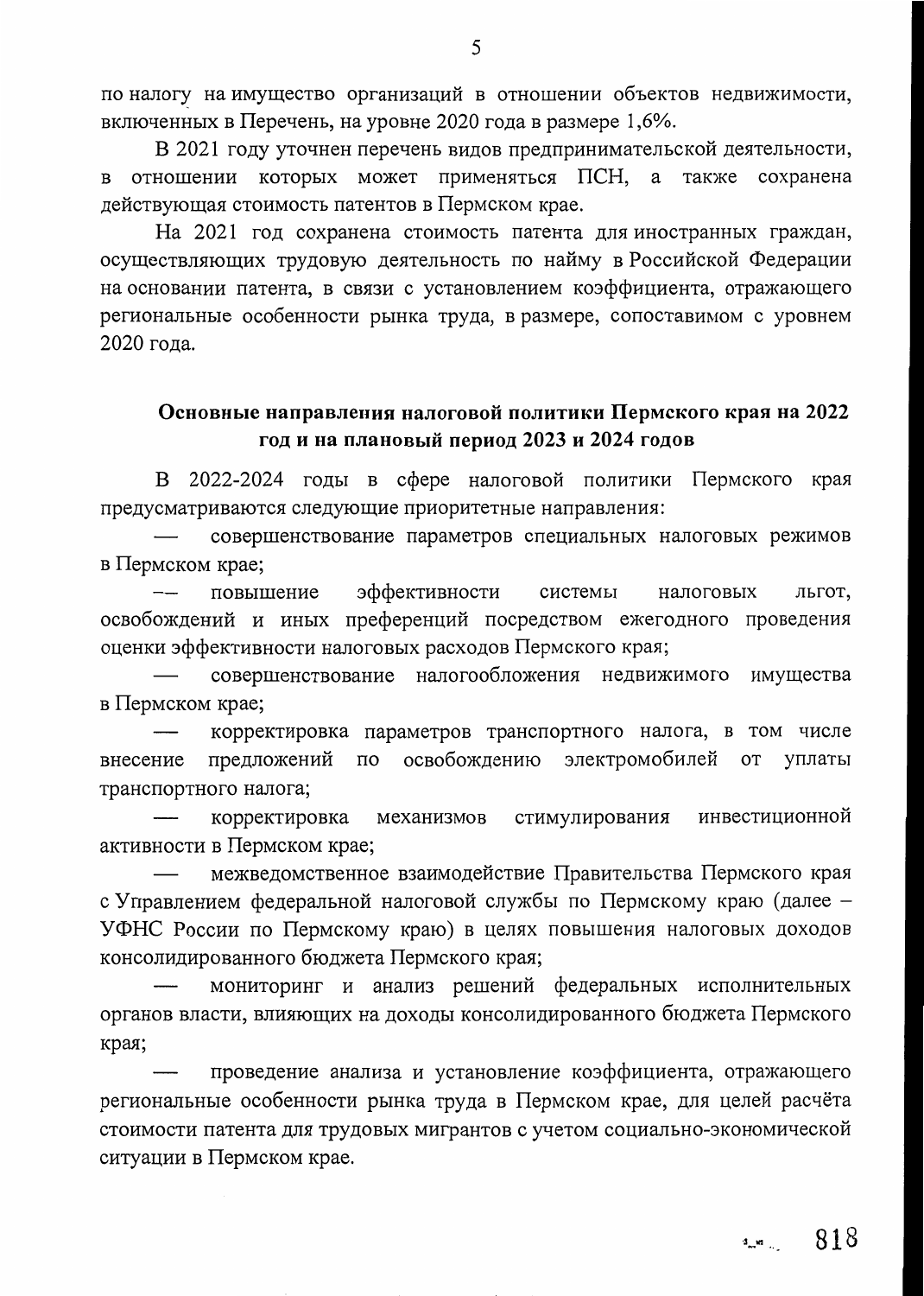## Основные меры в области налоговой политики, планируемые к реализации в 2022 году и плановом периоде 2023 и 2024 годов

В соответствии с определенными приоритетами налоговая политика Пермского края будет реализовываться в следующих направлениях:

#### 1. Совершенствование параметров специальных налоговых режимов в Пермском крае.

1.1. Анализ установленных параметров специальных налоговых режимов с учетом социально-экономической эффективности  $\mathbf{B}$ СВЯЗИ с распространением новой коронавирусной инфекции COVID-19 и отменой ЕНВД. Оценка целесообразности внесения корректировок в параметры специальных налоговых режимов.

1.2. Проведение ежеквартального мониторинга финансового состояния отраслей на основании данных контрольно-кассовой техники с целью оценки целесообразности продления мер поддержки бизнеса.

1.3. Внесение предложений по введению налоговых льгот (пониженных ставок по налогам) по УСН для впервые зарегистрированных субъектов МСП.

#### 2. Повышение эффективности системы налоговых расходов Пермского края.

2.1. Проведение ежегодной оценки эффективности налоговых расходов, установленных законодательством Пермского края.

 $2.2.$ Внесение предложений по отмене неэффективных налоговых расходов.

#### Совершенствование налогообложения недвижимого имущества 3. в Пермском крае.

3.1. Внесение предложений об освобождении от налогообложения налогом на имущество организаций, имеющих на балансе недвижимое имущество, используемое для реализации программ дополнительного образования в сфере железнодорожного транспорта.

3.2. Внесение предложений о поэтапном повышении налоговой ставки по налогу на имущество организаций в отношении объектов недвижимого имущества, включенных в Перечень.

3.3. Внесение предложений о налогообложении от кадастровой стоимости гаражей, машино-мест, объектов незавершенного строительства, а строений, хозяйственных также ЖИЛЫХ садовых домов, строений или сооружений, расположенных на земельных участках, предоставленных для ведения личного подсобного хозяйства, огородничества, садоводства или индивидуального жилищного строительства.

 $2.8$   $\sim$  819